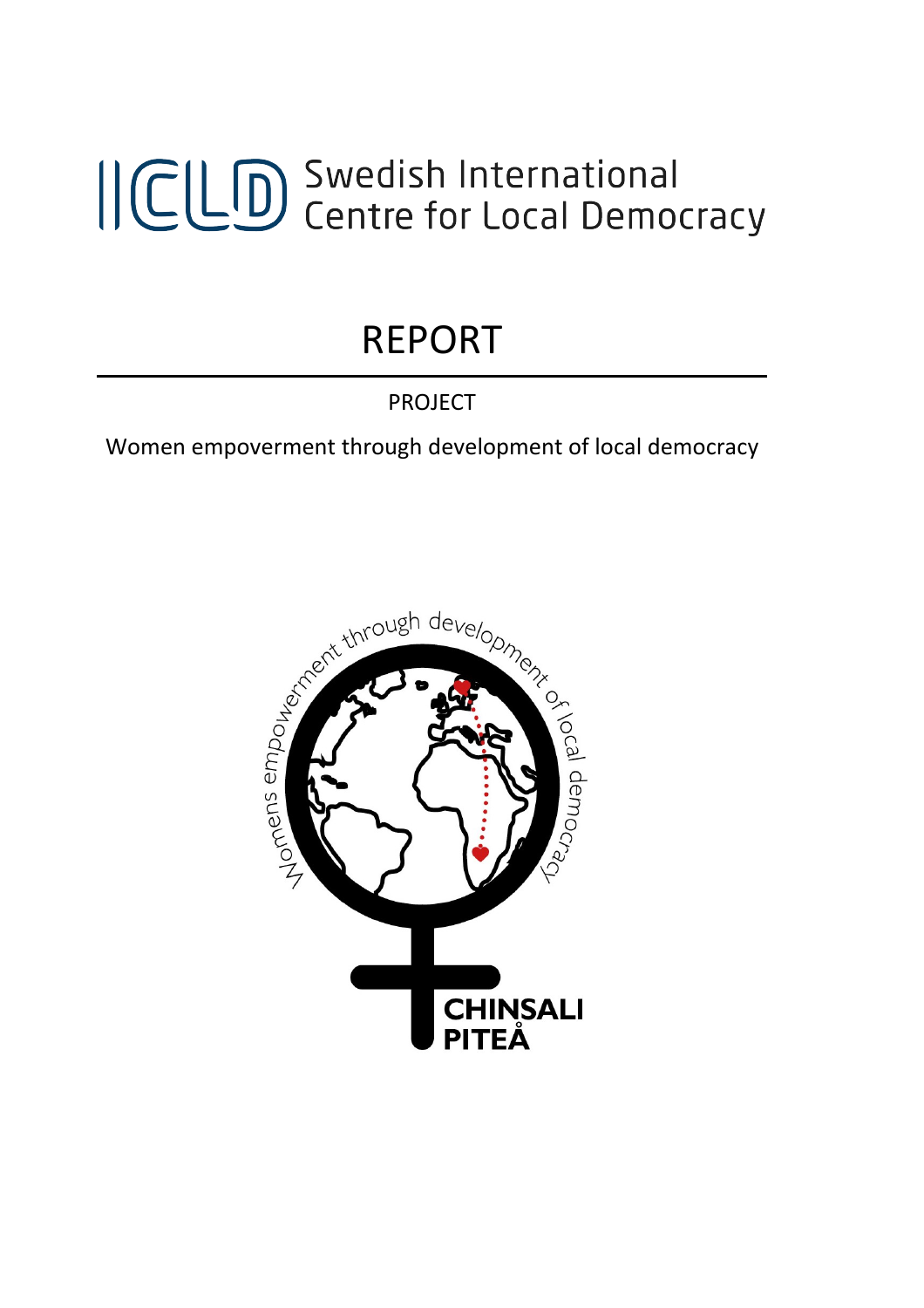*The following requirements for the reporting of funds granted within the scope of a Municipal Partnership are applicable pursuant to agreement between Sida and the International Center for Local Democracy (ICLD).*

#### **General Information**

Projects within the Municipal Partnerships which are financed with funds from Sida and arranged by ICLD must be reported on before a subsidy is paid out to the Swedish partner which has reached agreement with ICLD.

The report must follow the instructions below and the budget which has been granted and which was included in the decision.

The ICLD's overall objective is to promote the development of sustainable democracy at local and regional levels. A municipal partnership shall contribute to increased citizen influence. This can be by strengthening local governments within one or more of the following core areas:

- Equity/inclusion
- Participation
- Transparency
- Possibility to demand accountability

Read more here:<https://icld.se/static/files/new-results-framework-1-january-2016.pdf>

The ICLD Municipal Partnership Programme also contributes to the 2030 Agenda for Sustainable Development and its Global Goals, that aim to end all forms of poverty.

The Agenda 2030 Global Goals are universal, inclusive and indivisible. Furthermore, they recognize that ending poverty must go hand-in-hand with strategies that, amongst other things, achieve gender equality and empower all women and girls and promote human rights.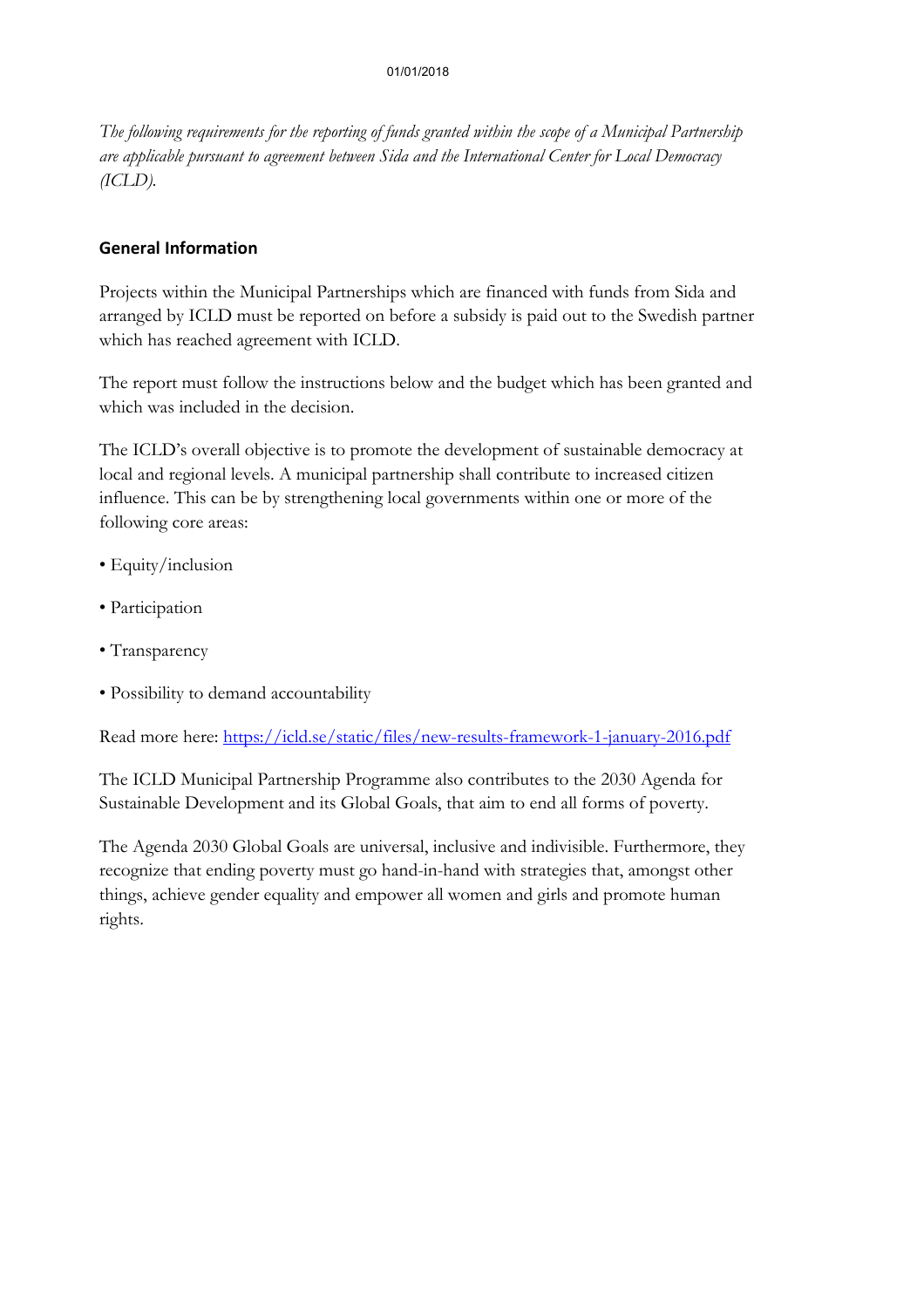Write your answer beneath each question. If you refer to and include appendices, you must still provide your answer beneath each question.

**1. Project name -** same as in the application.

Coordination of Women empoverment through development of local democracy

**2. Coordinator or project manager -** state name, address, telephone number, and e-mail address of those responsible in both countries.

Vera Renberg Piteå kommun 941 85 Piteå tel 0911-696971 Fax 0911 19928

Mary Sinkala Chinsali Municipal Council, PO Box 480099, telefon; 260 966 922223, Fax: +260 214 56 50 27

**3. Reference number -** Always refer in all correspondence to the reference number the Project received from ICLD.

 $2015 - 0016$ 

**4. Summary in English and Swedish –** About 15 lines on the Project's activities, purpose and results.

The aim of the project is a collaboration between Piteå municipality in Sweden and Chinsali municipality in Zambia.

Chinsali municipality will develop its capacity to ensure that women are involved in the development of local democracy. What we want to achieve in the long run is to involve Women in the municipality's development program, that there are women elected representatives in the municipality, that the municipality is characterized by openness and accountability, that residents have a positive attitude to participate in municipal affairs that residents are willing to pay for municipal services and that poverty has diminished. In Chinsali, a large number of activities have been conducted during the period, such as information and education to all politicians in the local authorityand to senior executives in the local government.

As part of success in the partnership, a woman is now elected in Chinsali as a Ward Councillor.Many women clubs have been given information about their opportunities for support in their development issues. Two women groups have had their capacities developed through trainings and specific guidance, which led to the creation of a company and the second group having its own production.

The process of developing transparency, managing citizens' views and managing those policies has begun and needs to continue.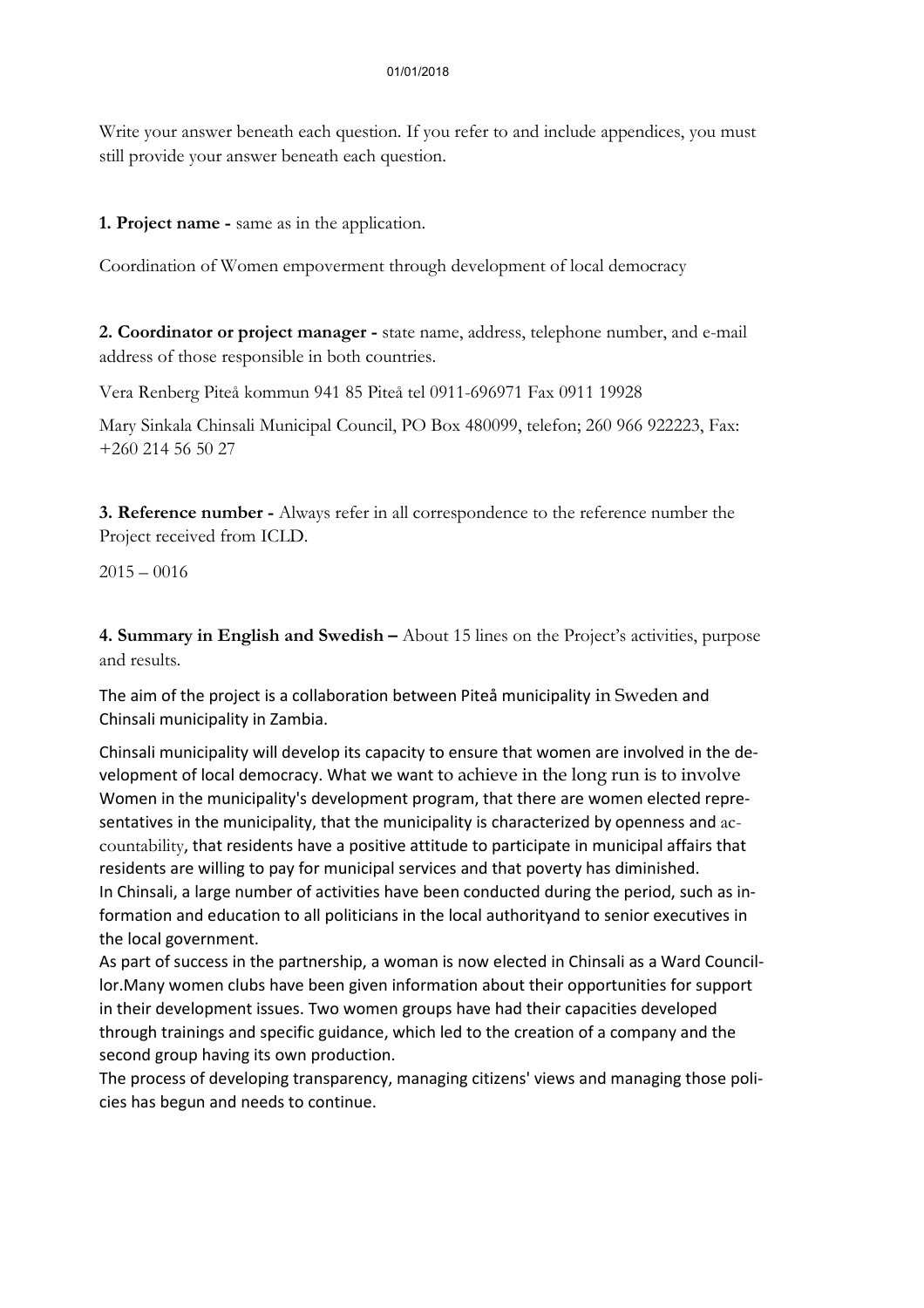Syftet med projektet är ett samarbete mellan Piteå kommun och Chinsali kommun i Zambia. Chinsali kommun ska utveckla sin kapacitet att involvera kvinnor i utvecklingen av lokal demokrati. Det vi på sikt vill uppnå är att; Kvinnor deltar i kommunens utvecklingsprogram, att det finns kvinnliga förtroendevalda i kommunen, att kommunen präglas av öppenhet och ansvarstagande, att invånarna har en positiv attityd till att delta i kommunala angelägenheter att invånarna är villiga att betala för kommunal service och att fattigdomen har minskat.

I Chinsali har det under perioden genomförts ett stort antal aktiviteter som information och utbildning till alla politiker i det lokala parlamentet och till tjänstepersoner i ledande ställning i kommunen.

En kvinna är nu invald som ledamot i det lokala parlamentet.

Många klubbar för kvinnor har fått information om sina möjligheter att få stöd i sina utvecklingsfrågor. Två kvinnogrupper har fått utvecklat stöd i form av utbildning och vägledning vilket lett till att ett bolag har bildats och den andra gruppen har egen produktion.

Processen att utveckla transparens, hantera medborgarnas synpunkter och hantera dem politiska har påbörjats och behöver fortsätta.

**5. Description of problem -** What main problem did the project intend to solve? Have the circumstances changed since the application? Describe how the project was intended to contribute to one or more of the ICLD core areas. (max. 200 words)

Main problem:

"Staff/management and councillors lack capacity for involving in development of local democracy"

Arising from the dialogs prior to the application the main areas of cooperation identified was development of local democracy with focus on women, women's involvement in the development processes and programs in the municipality. So a focus on **equity/inclusion** and **participation** was needed, to ensure both the staff and the councillor's awareness and competence in this area.

There is also a lack of adequate knowledge and experience in how to handle opinions from the citizens. Focusing on strengthening the organizations for both municipalities involving target groups who are not a natural part of the democratic system has been another issue. Therefore, another focus area from the core areas has been to build **transparency**.

The circumstances have changed. Chinsali is today divided into 15 wards and each ward has one elected representative in the municipal council. There were elections in year 2016 where one femle werd representative/official was elected. Three chiefs also have places in this group. Thereby bringing the number to 19 persons. There are many new elected representatives to involve in the partnership project.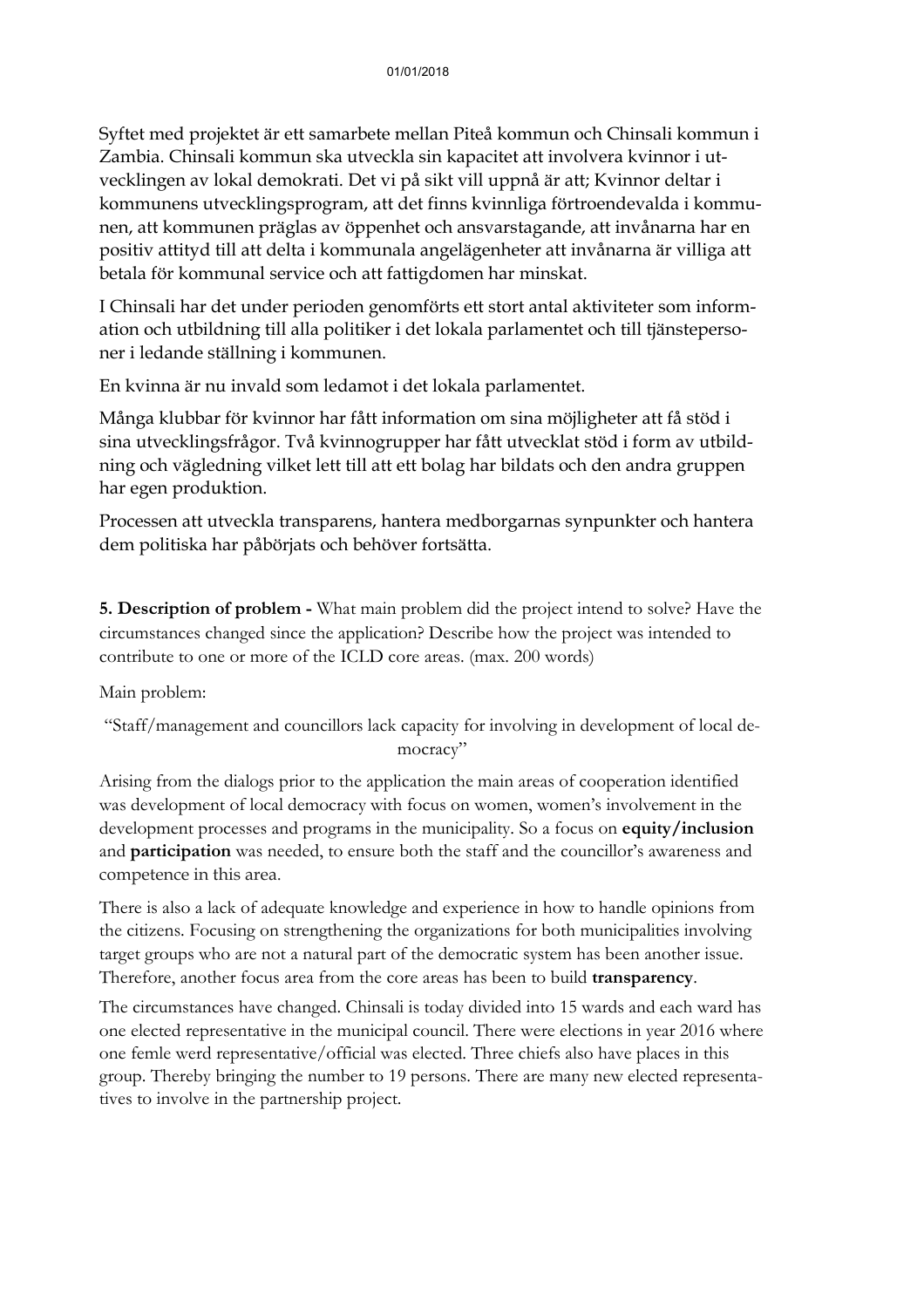**6. Stakeholders -** has the project reached the intended direct and indirect target groups? If yes, how? If no, describe why.

Include a list of the implementers who participated, divided by partner. If the implementers were changed in relation to the application, state why.

#### **Direct targets groups in this project are the officials and elected officials.**

Both groups have been part of discussions, information sessions and seminars arranged locally by the project leader and the project group.

#### **Elected officials.**

The group of counsellors has grown since the beginning of the project and were at the start 11 persons from the beginning of 2017 they are now 19 persons. Still if it is a small group, it is an important process to see that all are aware and involved in the project in order to be supportive. One female has been elected! As we hear this is partly been possible by the influence of the project.

In March 2017 connected to a Steering Group meeting, we had a full City Council meeting with a presentation of the project, its aims and objectives. We gave a picture of the historic development in Sweden concerning womans participation in society building with a starting point in The Center Party in Sweden under the title "Freedom, Gender equality and Sistership". We also held an information of "The Citizens' dialogue in practice - A natural part of governance and management"

To continue this process we from Piteå held workshops in January 2018. We made a program with short presentations of our focus areas gender equality, local democracy and citizens dialog, and then in each area there was time for dialog and discussion in small groups. We had prepared a special material for each question so that each person had a paper with the current question and on the same paper; there was space to make notes. Our idea is that each person after this session has the questions left, also their one thoughts and their group's comments on the paper so that they afterwards can take home and hopefully it can be used for information and dialog further on. The councils were divided in to smaller groups. Chief Nkula wanted to work alone. The groups worked with great enthusiasm, and when we summand up the groups shared some of the work with the others. The only women in the group took time to speak and the men seemed to listen attentively.

**Quotes** 

- Stop child marriages
- Encourage girls to complete at least 12 years in school
- Educate parents so they don't marry away their daughters early
- Men must take more responsibility for home work

At that time, we also held a meeting for traditional leaders, village headwomen and village headmen with the same focus. A total of 10 persons, 4 woman and 6 men.

In addition, the local project leader Mrs. Mary Sinkala has reported activities of the Partnership Program through Committee meetings and full council meetings.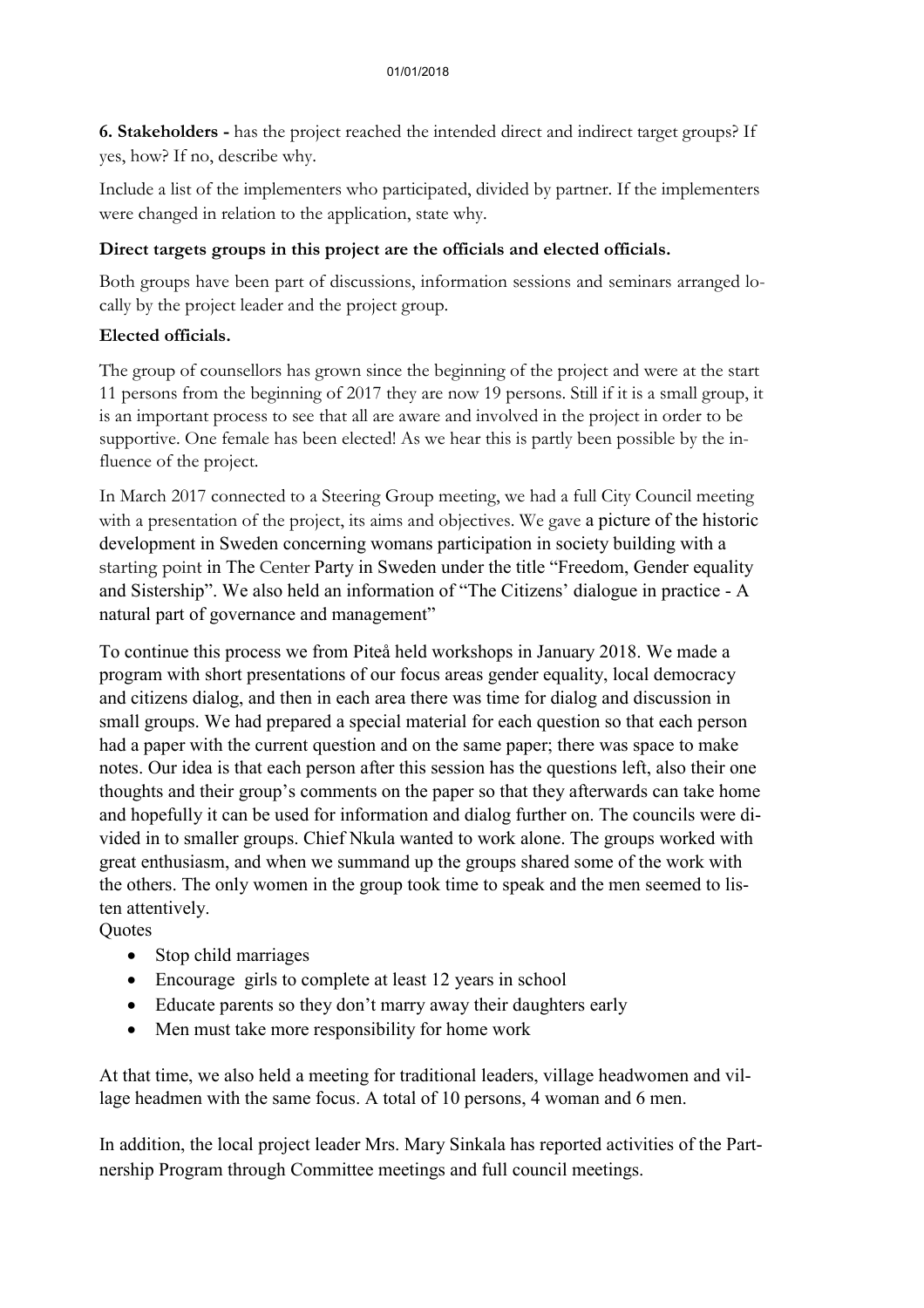As for Swedish elected officials in October 2016, the new project leader Maria Wiksten, together with Gerd Sävenstedt – former project leader made a study visit together with four politicians. Stefan Askenryd S, Håkan Johansson M, Nina Dahlberg S and Marika Risberg C. There was a decision made by The Chief Executive Committee in Piteå to involve more politicians directly in the project.

**Officials.** Each year there has been staff meetings in Chinsali five persons from each department has been involved and activities of the Partnership Program has been reported.

In January 2018, we meet a group of council officials in leading position. Number of people: nine women and eight men. Areas covered by this workshop was gender equality and citizen's dialogue.

Some of the reflections:

- One method to spread information can be to give out flyers at schools
- Important that received complaints are delivered back to the politicians
- The council officials have created a drama group in which locals can participate. It makes it more easy to use Citizens dialougue through the group
- To provide and receive information from locals often means a lot of argumentative for the council officials
- To respect the local views creates a good basic trust foundation

#### Brief summary:

Many stated that they have received several new things to take in their own work. Gender Equality is an important area that they want to keep working on.

**Working together officials and elected officials** has also been an issue. As an example, the Project group and Steering group met in Piteå June 2017. Dialogs and norm critical /norm challenging discussions with focus on equality and anti-discriminations were held.

During the second year, four follow-ups were made in the council in Chinsali and within the management regarding the project.

#### **Elected officials from Chinsali**

Thomas Mutale, mayor Chilufya Kapwepwe director for NGO working with women empowerment project, Isaac Mulenga, councillor Caswe Ronald Katongo Adam Jere, official at provincial level Edwin Luo Francis Mubanga Katongo John Mumbam Phidrah Sinyangwe

#### **Officials from Chinsali**

Mary Sinkala, local project leader Levis Mumba, town clerk Patrick Kambita, former town clerk Clement Chisanga Dominic Mushashu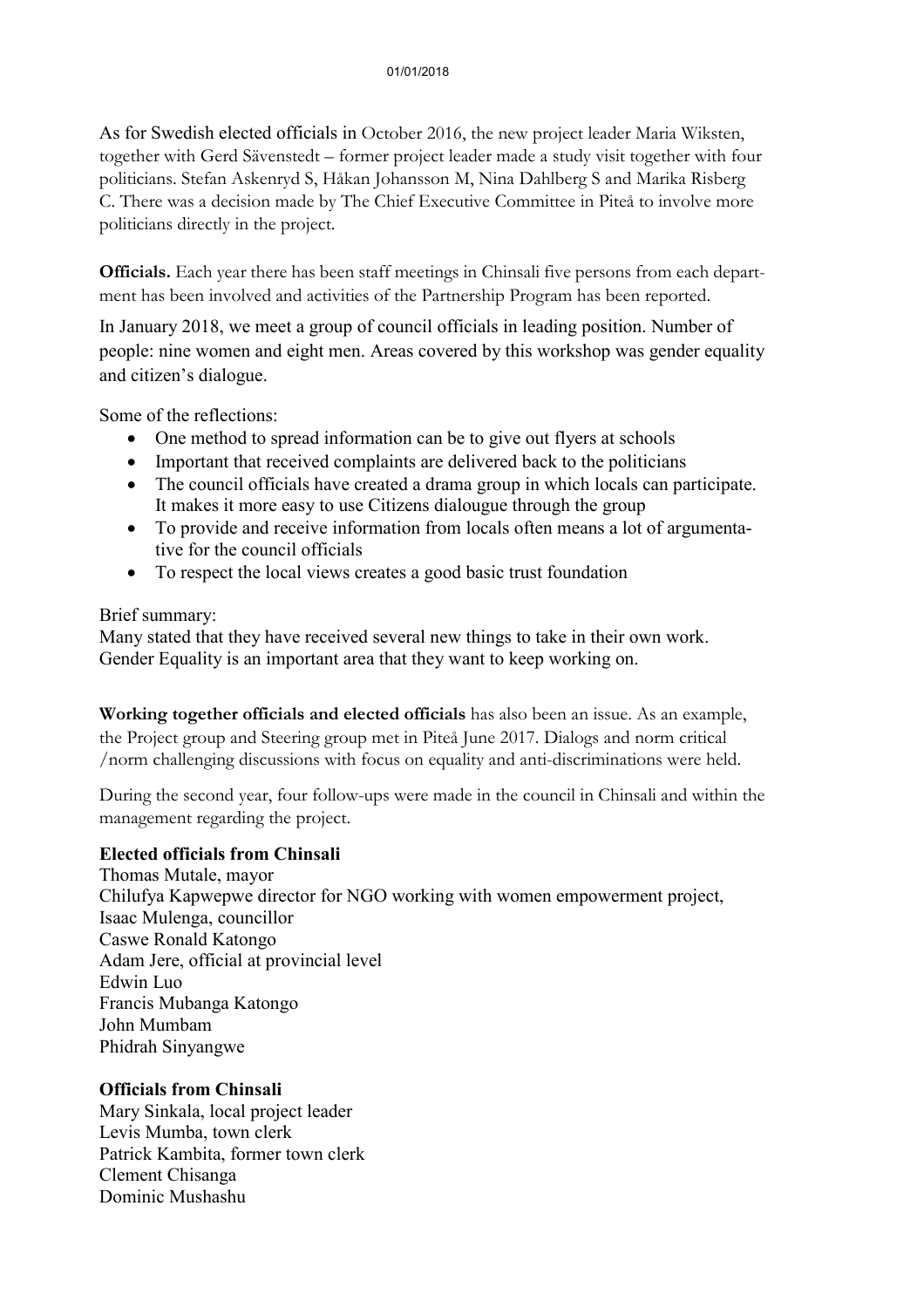Duncan Makombe Gledias Nyondo Mary Chileshe

#### **Elected officials from Piteå**

Anders Lundkvist, deputy mayor Peter Roslund former mayor Majvor Sjölund, opposition leader Elisabeth Vidman (S) Stefan Askenryd (S) Håkan Johansson (M) Nina Dahlberg/Bladh (S) Marika Risberg (C)

#### **Officials from Piteå**

Gerd Sävenstedt, former project leader Maria Wiksten, former project leader Vera Renberg, project leader from February 2017 in project group from start of the project. Anna-Lena Pogulis, community strategist member of the Steering Group Göran Dahlen, international coordinator, project group Anita Granqvist, project group, project group Anette Christoffersson, strategist citizens dialog Ylva Sundkvist, town clerk, member of the Steering group from February 2018 replacing Anna-Lena Pogulis whom had a new job.

**Indirect target groups.** Are also reached as planned. This is done partly through the formation of two womans groups that during the project has built activities. One the Waste Management Group which is now a company and The Lubwa Womans Club is on their way to be a company. They plant groundnuts and make peanut butter. They are supported by the project with educations and by officials with ongoing consultation and advises. We have also done visits from both the Steering Group and the Project Group to these two groups during our stays in Chinsali, and this has been much estimated.

- 1. Lubwa Womans Club
- 2. Kaonga Beatrice, Chairperson
- 3. Nakaponda Judith, Vice Chairperson
- 4. Nongo Dorothy, Vice Secretary
- 5. Kabungo Beatrice, Treasurer
- 6. Mungala Mercy, Trustee
- 7. Rose Phiri Tembo, Secretary
- 8. Chileshe Jescah
- 9. Mwila Pascaline
- 10. Kalembe Hellen
- 11. Chilalika Ireen
- 12. Mumba Ireen
- 13. Mumba Selina
- 14. Mufonka Selina
- 15. Ngulube Lidia
- 16. Bwali Dorothy
- 17. Nangogo Anjelah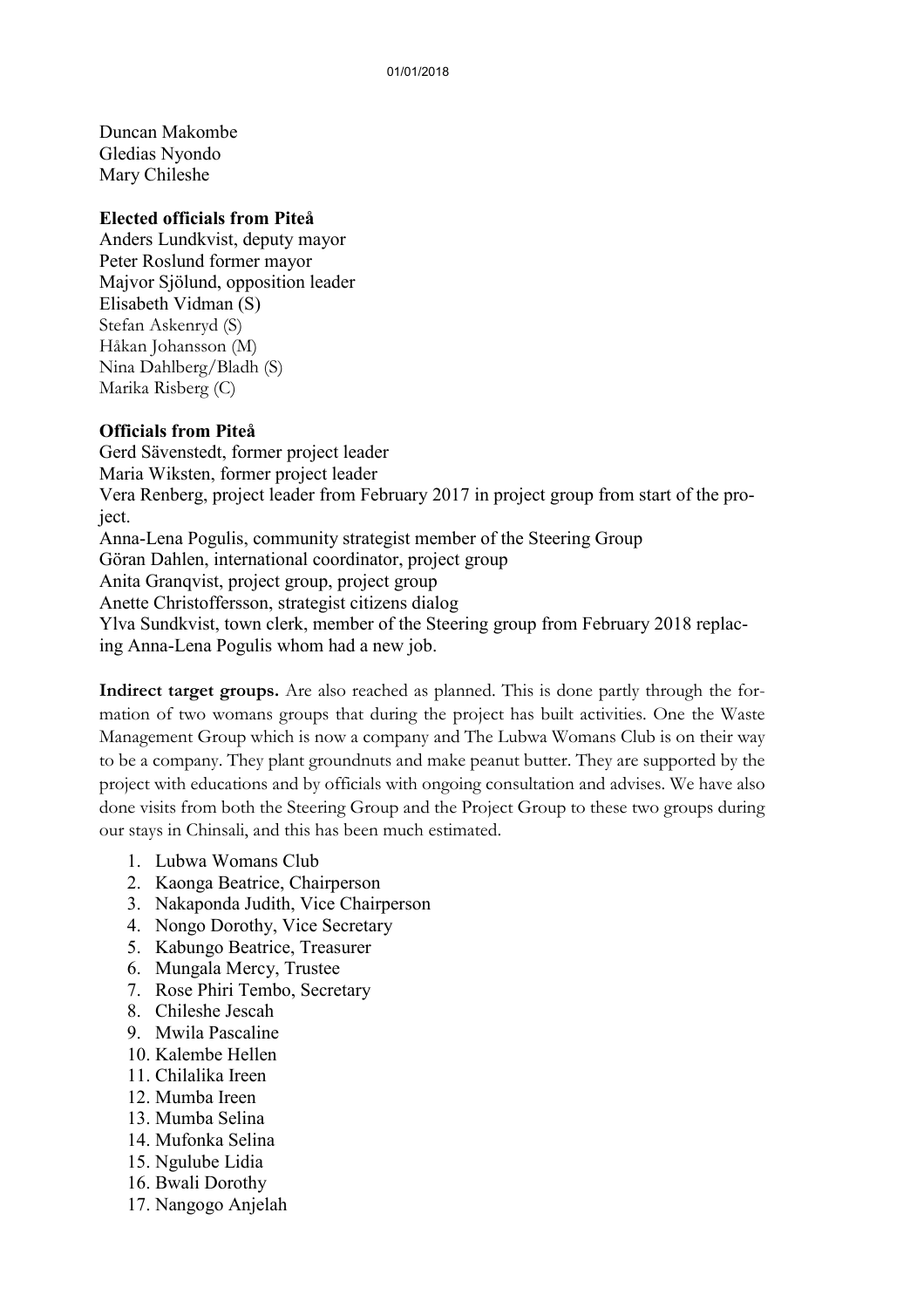18. Sera Mungala 19. Mubanga Agness 20. Violet Tembo 21. Christine Mfula 22. Nambaya Grace

Other woman clubs, about 60 in Chinsali are invited and informed about their possibilities to get support from the officials in the municipality concerning their clubs and other groups. They have different goals for their clubs/groups. Many of them want to make enterprises out of their ideas. Now they have role models.

Two years the Municipality of Chinsali has published a "magazine" to show their finances, how they are used, and how they want to use it. This is done twice/year June and in December. They are now in two languages, in English and in Bemba.

Connected to the Final Seminar in June 2018 there were radio and TV emissions. Roll-ups and information banners were produced.

#### **7. ICLD Core Areas**

a) Describe and estimate **how the project has contributed to** strengthening the international partner's organisation within one or more of the following core areas. 0 corresponds to the starting point of the cooperation (regardless of its level), 1-5 corresponds to the level of change achieved via the project, where 5 is the highest. This is not a grade for the project, it is an estimate of the development of the organisation's capacity.

- Equity/inclusion
- Participation
- Transparency
- Possibility to demand accountability
- Equity/inclusion 3
- Participation 2
- Transparency 3

b) Provide concrete examples *of what took place at an organisatory level.*

Equity/inclusion.

One female got a place as a councillor in the City Council.

Two local projects where women participate in development of the local society has started.

Participation.

Both The Waste Management Group and Lubwa Womans Club are established and have had education both in their focus areas and in the field of local democracy.

Transparency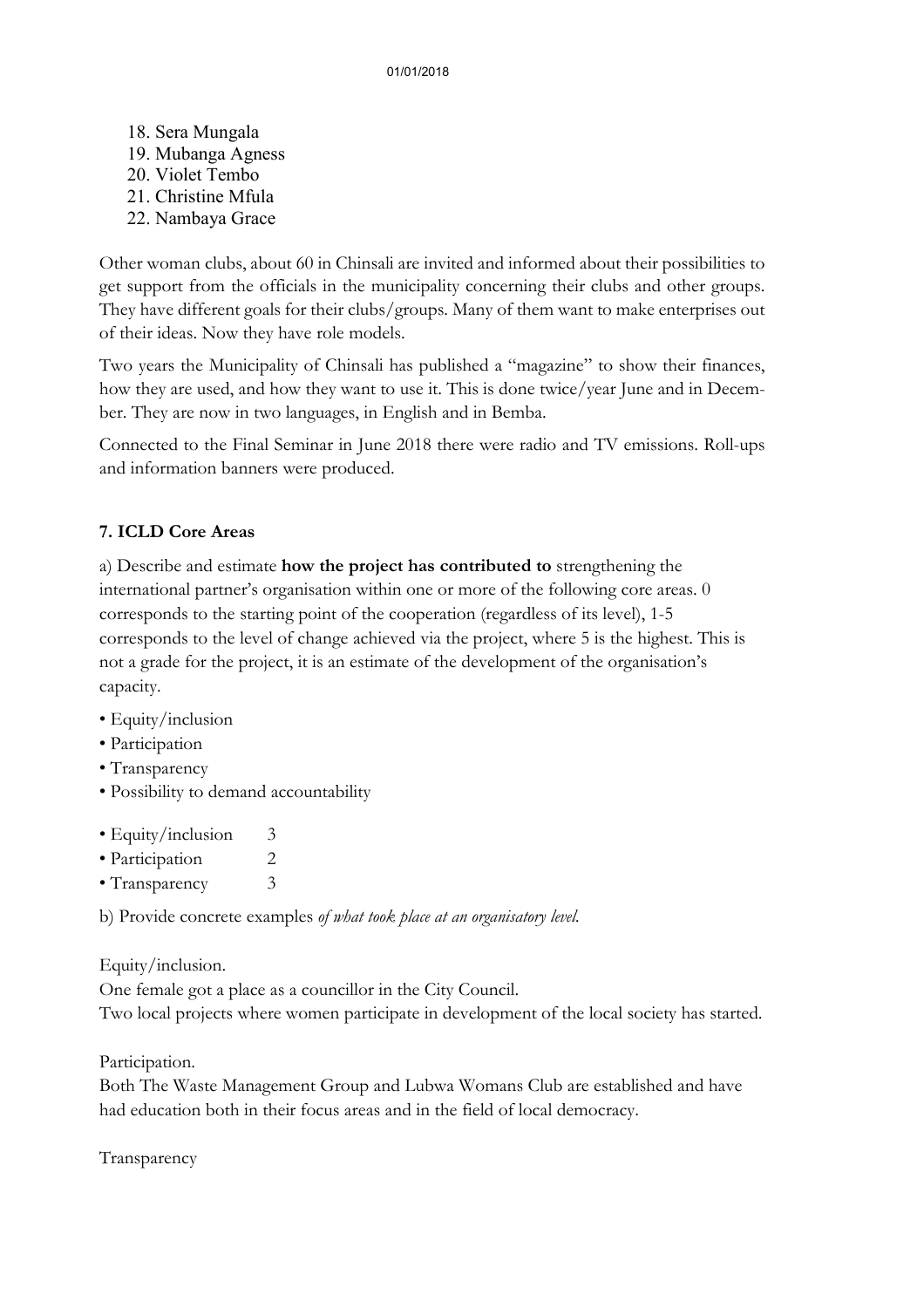Two years the Municipality of Chinsali has published a "magazine" to show their finances, how they are used, and how they want to use it, a "popular budget". This is done twice/year June and in December. They are now in two languages, in English and in Bemba.

A system for complains from the citizens is introduced during the project period. Comments from citizens have come through the system, the problems are handled, and feedback is given by officials.

Connected to the Final Seminar in June 2018 there were radio and TV emissions. Roll-ups and information banners were produced to be shown public.

#### **8. Meeting the project objectives**

*The questions in section 8 only need to be answered if there is something to report, however they are compulsory in a final report. A final report refers to the last year of this project, regardless of whether there will be an application for continued financing or not.* 

a) State the project objectives as set out in the application and describe the results achieved (by both partners). Follow up the indicators which you stated in the application. Has the result of the project been of benefit to both women and men, girls and boys? Has the result led to negative consequences for women or men, girls, and boys? How have the environment and human rights been influenced by the results?

b) Describe how the project's objectives will last over time, and how they contribute to the overall objective.

- c) Were there any unexpected results? If so, which?
- d) Has any research been conducted in conjunction with your partnership? If so, what?

The main objectives for the project has been:

1. To ensure that officials and elected representatives have the experience and knowledge regarding women's possibilities for participation

Results from the evaluation made in spring 2018, Chinsali:

Participation.

The general response was that women participation has been scaled up and that it was visible both at the council and in the community. One female councillor is elected, woman are encouraging each other, garbage collection is running and this has led to an income generation, ability to participate in development and broken cultural barrier.

2. To enable Chinsali municipality run at least one local project for women, which contributes in developing relevant methods for female participation.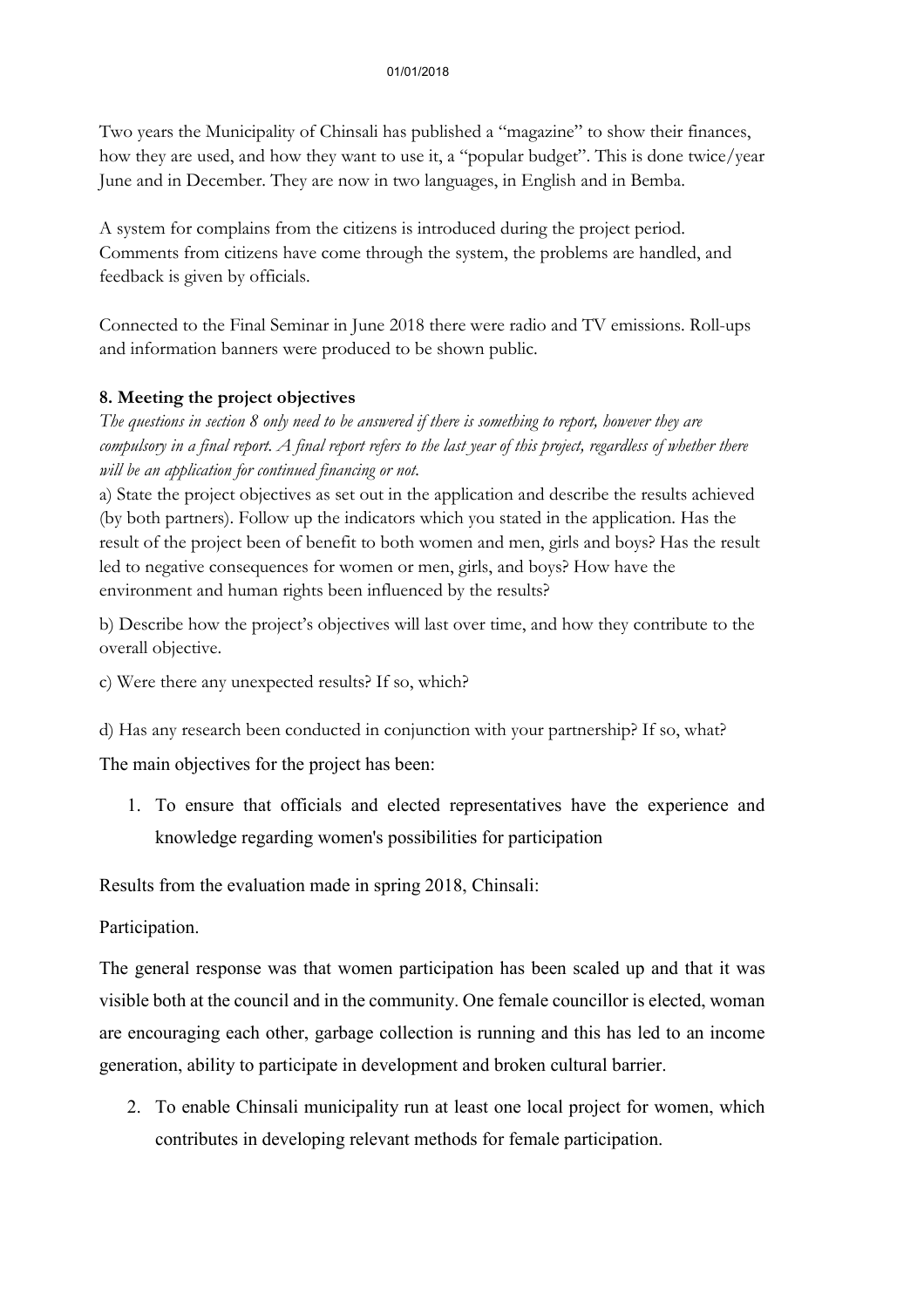There are now two projects running as a result of the project. The Waste Management Group that collects garbage has formed a company. Lubwa Womans Club is running a groundnut culture and they have started to produce peanut butter. Both groups are now role models in Chinsali. To ensure that the municipality has involved women in developing a functional system for citizens to express their views and for the municipality to take care of them.

Both men and women has been involved in the development of the complaint system and the suggestion box. The reports that we have says that action was taken to address the matters; follow up was not always made. So, there is still work to do here to involve woman.

#### Influences.

Here there is also an influence on environment as there has not been any collection of garbage earlier before The Waste Management Group started this as an improvement and a work area to continue.

The work for human rigths is influenced:

- Equality is a matter that has been lifted and discussed at many times in different groups.
- The importance of a work to support girls to finish their education not to go into child marriages is strengthened.
- Poverty is effected as the woman in the Waste Management Group says that they now are able to pay so that their children can go to school and they have more money to buy food.

#### Piteå:

- 1. In Piteå, equality is a focus area and has been so for a long period. We work with an aim to build equal rigths for both men and woman.
- 2. Connected to the project we have had contacts, exchanged information and cooperated with PKF – Piteå Kvinnliga Företagare & PiteKvinnor med Framåtanda PKF - Piteå Women Entrepreneurs & Pite Women with an aim to work forward. This is a non-profit association of established and presumptive entrepreneurs as well as active women in Piteå. As a result, there is an interest in this organisation to be more active in a coming project.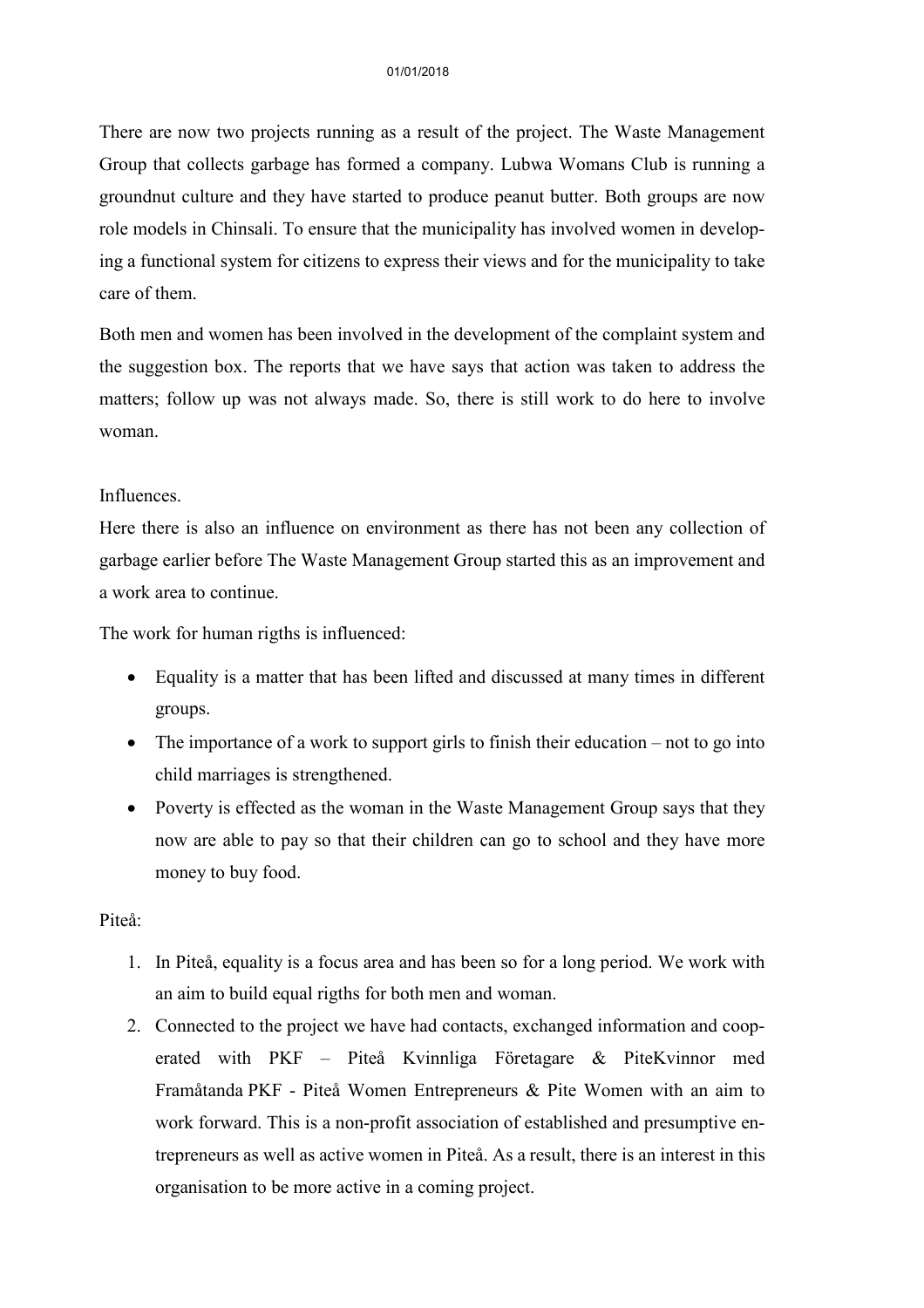3. No specific action in this matter.

b) Describe how the project's objectives will last over time, and how they contribute to the overall objective.

As the project is well anchored amongst both officials and elected representatives there is a good ground in Chinsali that this work will continue and last.

As the development of local democracy is an ongoing process that will be an issue locally, regionally and nationally in Zambia, hopefully the results of the project will give some good examples that can be spread. The election of a female councillor is one, forming companies for woman as Waste Management Group, working on a general level with womans clubs are other examples.

Chinsali municipal council, through the department of Environment, Health and Social Services registers all women clubs in the district in order to formalise their existence. In the same vein, the municipality has created a conducive environment for receiving feedback from the women groups. At the moment, in addition to the suggestion box mounted at the municipality entrance, there is a complaints desk where the citizens present their complaints in order to instil decision of common systems for all the citizens.

Since the year 2016, the council has been producing a brochure on how the municipality uses its finances for distribution to the public. Initially, 500 copies were done and split as follows; 200 in English, and 300 in the Local Language (Ichibemba) for maximum assimmilatiom by the locals. Additionally, out of fifteen (15) the municipality has to date managed to form four Sub-district government structures (Ward Development Committees (WDC)) in which area councilors are members and are mandated to submit feedback to the council meetings on all development activities in the wards that include even women activities.

c) Were there any unexpected results?

No

d) Has any research been conducted in conjunction with your partnership?

No.

#### **9. Short-term project results**

a) State the intermediate objectives for the project as set out in the application and describe what was actually achieved by both parties. Follow up with the indicators which you stated in the application.

| <b>OBJECTIVE 1</b>  |               | Elected Politicians And Officials Have Gained Experiences And<br><b>Knowledge Regarding Women's Possibilities For Participation</b>                                                                              |
|---------------------|---------------|------------------------------------------------------------------------------------------------------------------------------------------------------------------------------------------------------------------|
| Achieved activities | $\frac{1}{2}$ | • A workshop in Chinsali with participation of officials and elected<br>politicians from Piteå and Chinsali focusing on women's possibili-<br>ties for participation Outcome; To have a goal for the development |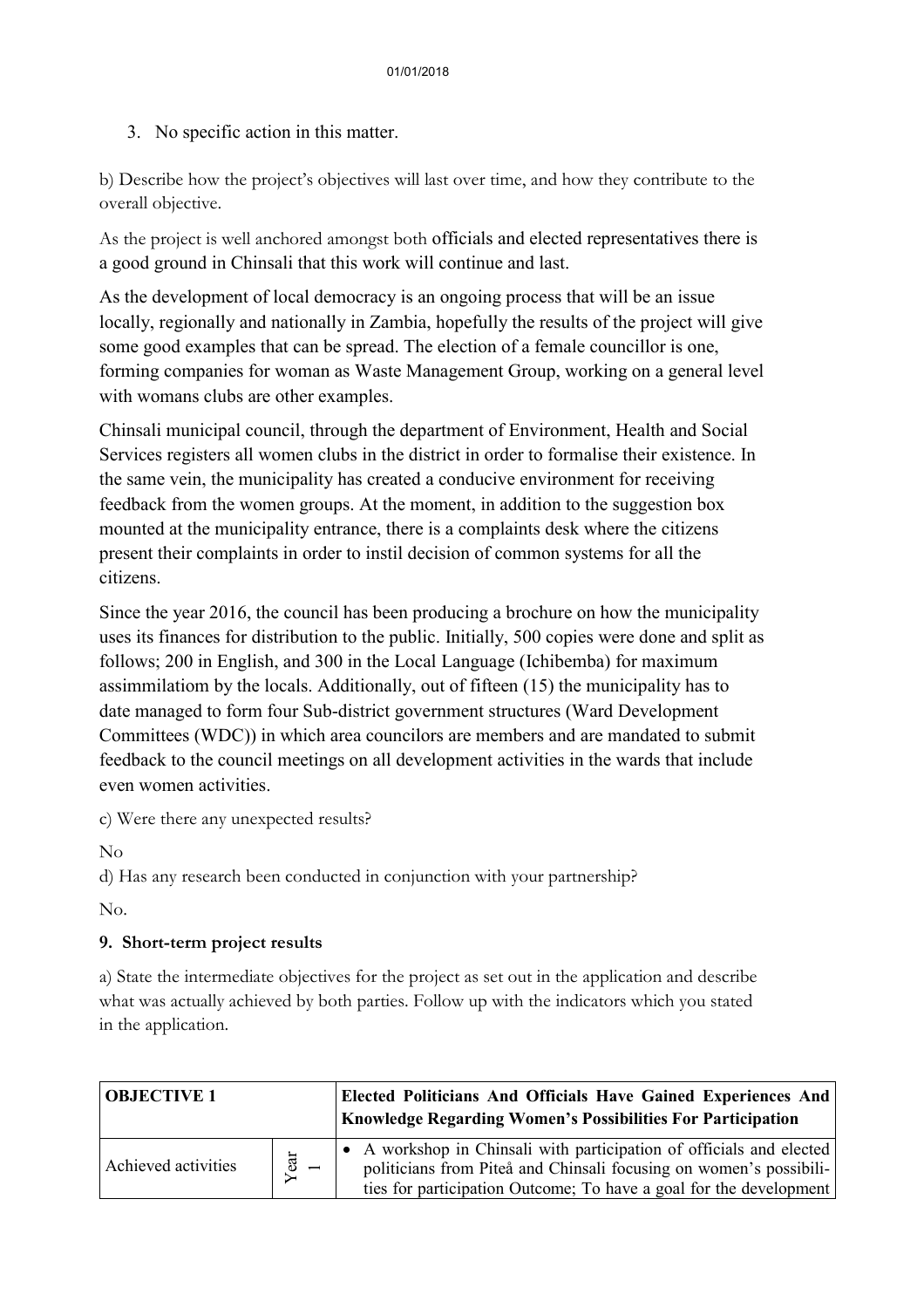|                     |                   | of local democracy in Chinsali with special attention on women and                                                                         |  |  |
|---------------------|-------------------|--------------------------------------------------------------------------------------------------------------------------------------------|--|--|
|                     |                   | a skeleton for activity plan for the 3 year project<br>1 follow up workshops in Chinsali was held with mainly participants                 |  |  |
|                     |                   | from Chinsali to Revise and further develop the activity plan                                                                              |  |  |
|                     |                   | 4 follow up meetings in the council (Chinsali Municipal Council)                                                                           |  |  |
|                     |                   | and within the management regarding the Project. This was done<br>through quarterly committee and council meetings                         |  |  |
|                     |                   | Workshop/study visits were undertaken by politicians (ward coun-                                                                           |  |  |
|                     |                   | cellors) from chinsali in Piteå                                                                                                            |  |  |
|                     |                   | Follow up workshops and study visits with officials/elected politi-                                                                        |  |  |
|                     |                   | cians in Piteå with focus on methods for involving women. The con-<br>centration was to revise and further develop methods where feed-     |  |  |
|                     |                   | backs from the women groups are taken into consideration. In No-                                                                           |  |  |
|                     |                   | vember 2016, project team from pitea went to Chinsali. The steering                                                                        |  |  |
|                     |                   | committee from pitea visited Zambia in March 201. In June 2017                                                                             |  |  |
|                     | Year <sub>2</sub> | project team and steering from Zambia was in pitea.                                                                                        |  |  |
|                     |                   | Four (4) follow ups in the council and within the management re-<br>garding the project. Staff meetings were held in Chinsali with atleast |  |  |
|                     |                   | 5 oficials from each Department. Presentations were made to quar-                                                                          |  |  |
|                     |                   | terly committee and full-council meetings.                                                                                                 |  |  |
|                     |                   | Female participation was enhanced and resulted in the (election of                                                                         |  |  |
|                     |                   | female councillor: partly by the project influence                                                                                         |  |  |
|                     |                   | Workshop/study visits in Piteå in the same area with the same target                                                                       |  |  |
|                     |                   | Groups as in Chinsali: Officials with politicians from Chinsali/Pitea<br>were conducted in October 2017.                                   |  |  |
|                     |                   | • Final seminar in Chinsali where elected politicians and officials from                                                                   |  |  |
|                     | Year <sub>3</sub> | both Piteå and Chinsali participate, but also women involved in the                                                                        |  |  |
|                     |                   | project. The activity plan and methods were presented and revised                                                                          |  |  |
|                     |                   | and after feedback approved by the counsellors in June 2018                                                                                |  |  |
|                     |                   | 2 quarterly follow ups in the council and within the management re-<br>garding the project.                                                |  |  |
| <b>OBJECTIVE 2</b>  |                   | The Municipality Runs At Least One Local Project For Women                                                                                 |  |  |
|                     |                   | <b>Which Contributes To Develop Relevant Methods For Female Par-</b>                                                                       |  |  |
|                     |                   | ticipation                                                                                                                                 |  |  |
|                     |                   | Officials from the Municipality organize meetings with women                                                                               |  |  |
|                     |                   | groups. This was intended to strategise and come up with an organ-                                                                         |  |  |
|                     | Year 1            | ised group to run the local projects.                                                                                                      |  |  |
|                     |                   | Training of 40 women focusing on women's participation in local                                                                            |  |  |
| Achieved activities |                   | democracy. The women were trained and had their capacities built<br>in Entrepreneurship and waste management                               |  |  |
|                     |                   | Developed plans for hands-on activities to build on women's partic-                                                                        |  |  |
|                     |                   | ipation. An ongoing plan was devised in line with government policy                                                                        |  |  |
|                     |                   | on Gender balance                                                                                                                          |  |  |
|                     |                   | Follow-up trainning was given to women group in Chinsali where                                                                             |  |  |
|                     | Year <sub>2</sub> | adequate training is given due to the needs. Ththe training was con-                                                                       |  |  |
|                     |                   | ducted January 2017 (Governance and leadership (4 days)) and in<br>March 2017 certificates were awarded                                    |  |  |
|                     |                   | Organized women who want to function as feedback for the plans                                                                             |  |  |
|                     |                   | developed by the Municipality: in the women clubs that are formed                                                                          |  |  |
|                     |                   | all chairpersons are women – have a contact person to give feedback                                                                        |  |  |
|                     |                   | on activities                                                                                                                              |  |  |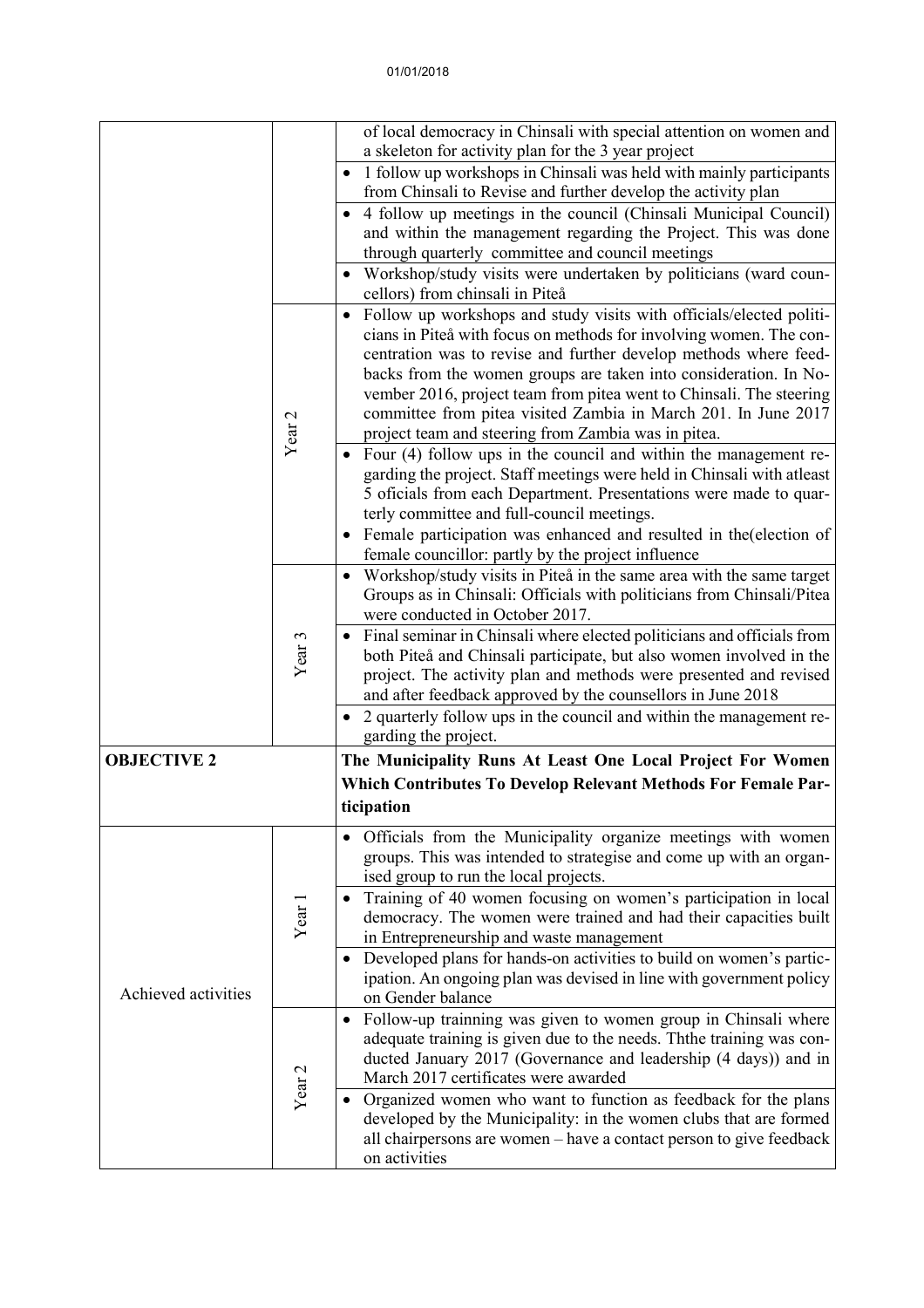|                     |                      | The Municipality has been meeting the women groups at least once<br>a month. An ongoing system was devised where the waste manage-<br>ment group is met more than once in a month to get feedback and<br>further offer guidance, leadership strategies.                                                                                      |  |
|---------------------|----------------------|----------------------------------------------------------------------------------------------------------------------------------------------------------------------------------------------------------------------------------------------------------------------------------------------------------------------------------------------|--|
|                     | Year <sub>3</sub>    | Two of the women from the project (waste management group)<br>joined the group to pitea in December 2017                                                                                                                                                                                                                                     |  |
|                     |                      | Preparations (parameters) for scaling up were agreed by: primarily<br>identifying best ways of Venturing/Going into other income gener-<br>ating areas for the women group. Lessons learnt from the exchange<br>visit conducted in Kabwe in August 2017, that include "Repackaging<br>of waste for recycling"                                |  |
|                     |                      | Training in relevant areas to increase the capacity among the women.                                                                                                                                                                                                                                                                         |  |
|                     |                      | An exhibition related to women's participation: during World Wom-<br>$\bullet$<br>ens Day commemorations.                                                                                                                                                                                                                                    |  |
| <b>OBJECTIVE 3.</b> |                      | There Is A Functioning System For Citizens To Express Their                                                                                                                                                                                                                                                                                  |  |
|                     |                      | <b>Views And For The Municipality To Take Care Of Them</b>                                                                                                                                                                                                                                                                                   |  |
|                     | Year 1               | • In December 2016, the Municipality published a brochure to<br>show their finances, how they are used and how they want to use<br>it. The municipality published both the English and Vernacular<br>versions of the brochure and were distributed<br>Installation of a suggestion box for citizens' views/feedback at the<br>council office |  |
| Achieved activities |                      | Holding of a seminar for officials/elected politicians sharing experi-<br>ences from Piteå and Start a discussion on how the outcome could<br>look like in Chinsali                                                                                                                                                                          |  |
|                     | Year <sub>2</sub>    | In June and December the Municipality published the updated bro-<br>$\bullet$<br>chure to show their finances, how they are used and how they want<br>to use it                                                                                                                                                                              |  |
|                     |                      | • A feedback system in Chinsali was piloted and then adjusted to real-<br>istic and workeable methods. This was aimed at system in place for<br>handling the opinions from the citizens                                                                                                                                                      |  |
|                     |                      | The Municipality will through the elected councilors promote the<br>system in their wards. The municipality has formed 4 ward develop-<br>ment committees (WDC) in which area councilors are members and<br>are mandated to submit motions to the council meetings.                                                                          |  |
|                     |                      | The system is running                                                                                                                                                                                                                                                                                                                        |  |
|                     | $\omega$<br>$\sharp$ |                                                                                                                                                                                                                                                                                                                                              |  |

b) List the activities conducted in relation to what you set out in the application - schedule, accomplishments, what work was carried out in which country, programs that were held for seminars, workshops, and study visits etc. If fewer than all of the activities planned in the

| <b>OBJECTIVE 1</b> | ELECTED POLITICIANS AND OFFICIALS<br><b>HAVE GAINED EXPERIENCES</b><br>AND -<br>KNOWLEDGE REGARDING WOMEN'S<br><b>POSSIBILITIES FOR PARTICIPATION</b> | <b>ACCOMPLISHMENTS</b> |
|--------------------|-------------------------------------------------------------------------------------------------------------------------------------------------------|------------------------|
|--------------------|-------------------------------------------------------------------------------------------------------------------------------------------------------|------------------------|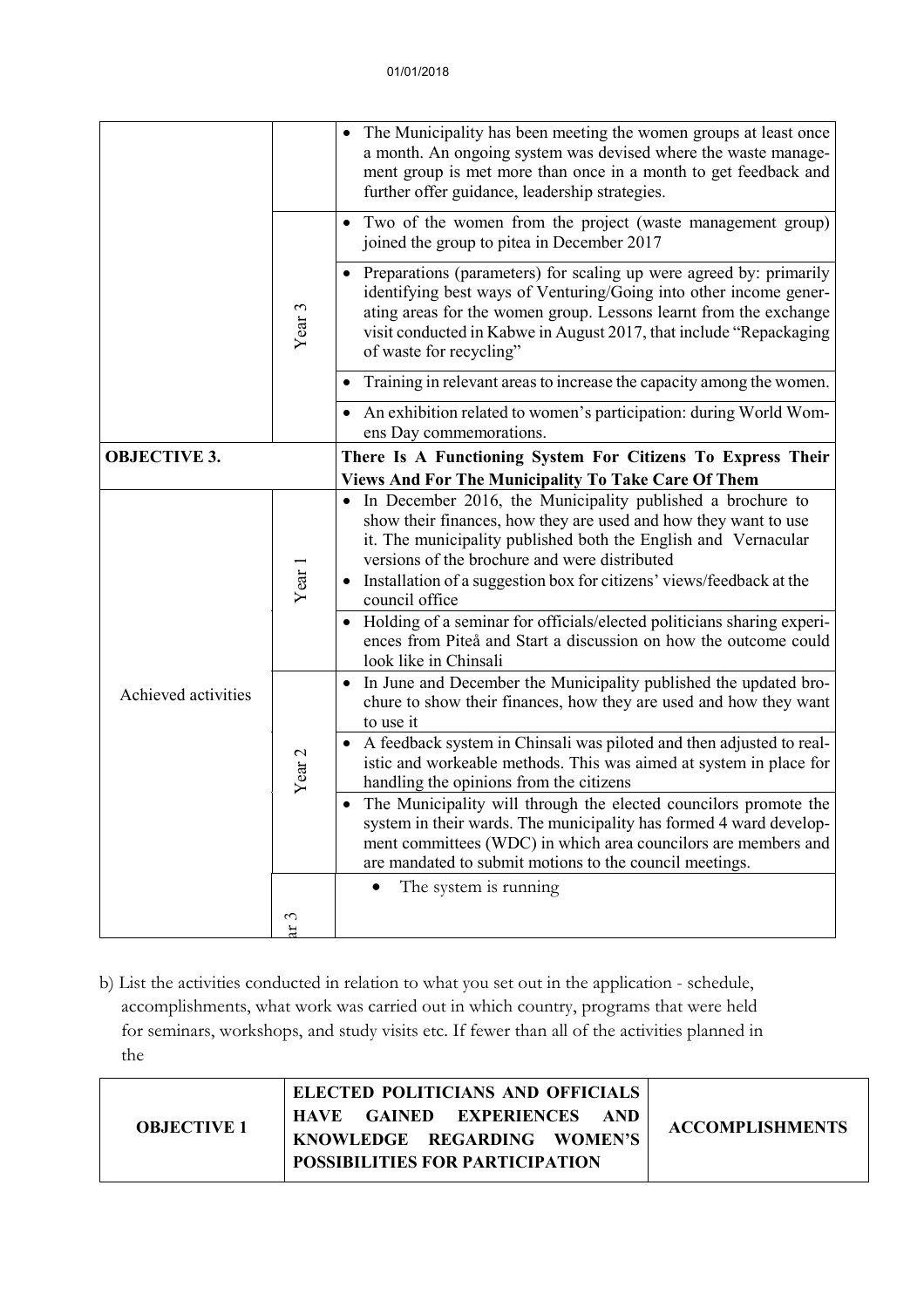|                     |                   | A workshop in Chinsali with participation of of-<br>$\bullet$                                 | Done                                                             |
|---------------------|-------------------|-----------------------------------------------------------------------------------------------|------------------------------------------------------------------|
|                     |                   | ficials and elected politicians from Piteå and                                                |                                                                  |
|                     |                   | Chinsali focusing on women's possibilities for                                                |                                                                  |
|                     |                   | participation Outcome; To have a goal for the                                                 |                                                                  |
|                     |                   | development of local democracy in Chinsali                                                    |                                                                  |
|                     |                   | with special attention on women and a skeleton                                                |                                                                  |
|                     |                   | for activity plan for the 3 year project                                                      |                                                                  |
|                     | Year 1            | 1 follow up workshops in Chinsali with mainly                                                 | Done                                                             |
|                     |                   | participants from Chinsali to Revise and further                                              |                                                                  |
|                     |                   | develop the activity plan                                                                     |                                                                  |
|                     |                   | • 4 follow up meetings in the council and within                                              | • Done through quarterly                                         |
|                     |                   | the management regarding the Project                                                          | committee and full council                                       |
|                     |                   |                                                                                               | meetings                                                         |
|                     |                   | Workshop/study visits in Piteå<br>٠                                                           | Done                                                             |
|                     |                   | Follow up with officials/elected politicians in                                               | Done: in November 2016                                           |
|                     |                   | Piteå with workshops and study visits with fo-<br>cus on methods for involving women          | (pitea went to Chinsali project<br>team):<br>in<br>March<br>2017 |
|                     |                   |                                                                                               | (Steerng group was in Zam-                                       |
|                     |                   |                                                                                               | bia): in June 2017 (project                                      |
|                     |                   |                                                                                               | team and steering from Zam-                                      |
|                     |                   |                                                                                               | bia went to pitea)                                               |
|                     |                   | 2 follow up workshops in Chinsali with partici-                                               | Done: November 2016 (poli-                                       |
|                     | Year <sub>2</sub> | pants from Chinsali and from Piteå in one Re-<br>vise and further develop methods where feed- | ticians and project leader -<br>project group<br>and<br>from     |
|                     |                   | back from the women groups are taken into con-                                                | Chinsali and from Pitea ex-                                      |
| Scheduled activi-   |                   | sideration                                                                                    | changed visits): in March                                        |
| ties in three years |                   |                                                                                               | 2017 (meeting with counci-                                       |
|                     |                   |                                                                                               | lors and women group in                                          |
|                     |                   |                                                                                               | Chinsali): in June 2017 (pro-<br>ject group from Chinsali vis-   |
|                     |                   |                                                                                               | ited pitea)                                                      |
|                     |                   | 4 follow ups in the council and within the man-                                               | Done: in Chinsali, inormation                                    |
|                     |                   | agement regarding the project,                                                                | deceminated<br>through<br>was                                    |
|                     |                   |                                                                                               | Staff meetings with 5 person-                                    |
|                     |                   |                                                                                               | nel from each Department.                                        |
|                     |                   |                                                                                               | Also throughquarterly Com-                                       |
|                     |                   |                                                                                               | mettee meetings and Full                                         |
|                     |                   |                                                                                               | council meetings. Female                                         |
|                     |                   |                                                                                               | participation was enhanced in                                    |
|                     |                   |                                                                                               | the politicians and was evi-                                     |
|                     |                   |                                                                                               | denced by the election of fe-                                    |
|                     |                   |                                                                                               | male councilor $-$ partly by the                                 |
|                     |                   |                                                                                               | project influence                                                |
|                     | Year <sub>3</sub> | Workshop/study visits in Piteå in the same area                                               | Done: Exchange Study visits                                      |
|                     |                   | with the same target Groups as in Chinsali                                                    | by Officials with politicians                                    |
|                     |                   |                                                                                               | from Chinsali/Pitea have                                         |
|                     |                   |                                                                                               | been conducted (October                                          |
|                     |                   |                                                                                               | 2017-politicians from<br>Chinsali to Pitea)                      |
|                     |                   | Final seminar in Chinsali where elected politi-<br>٠                                          | Seminar with representatives                                     |
|                     |                   | cians and officials from both Piteå and Chinsali                                              | from different stakeholders                                      |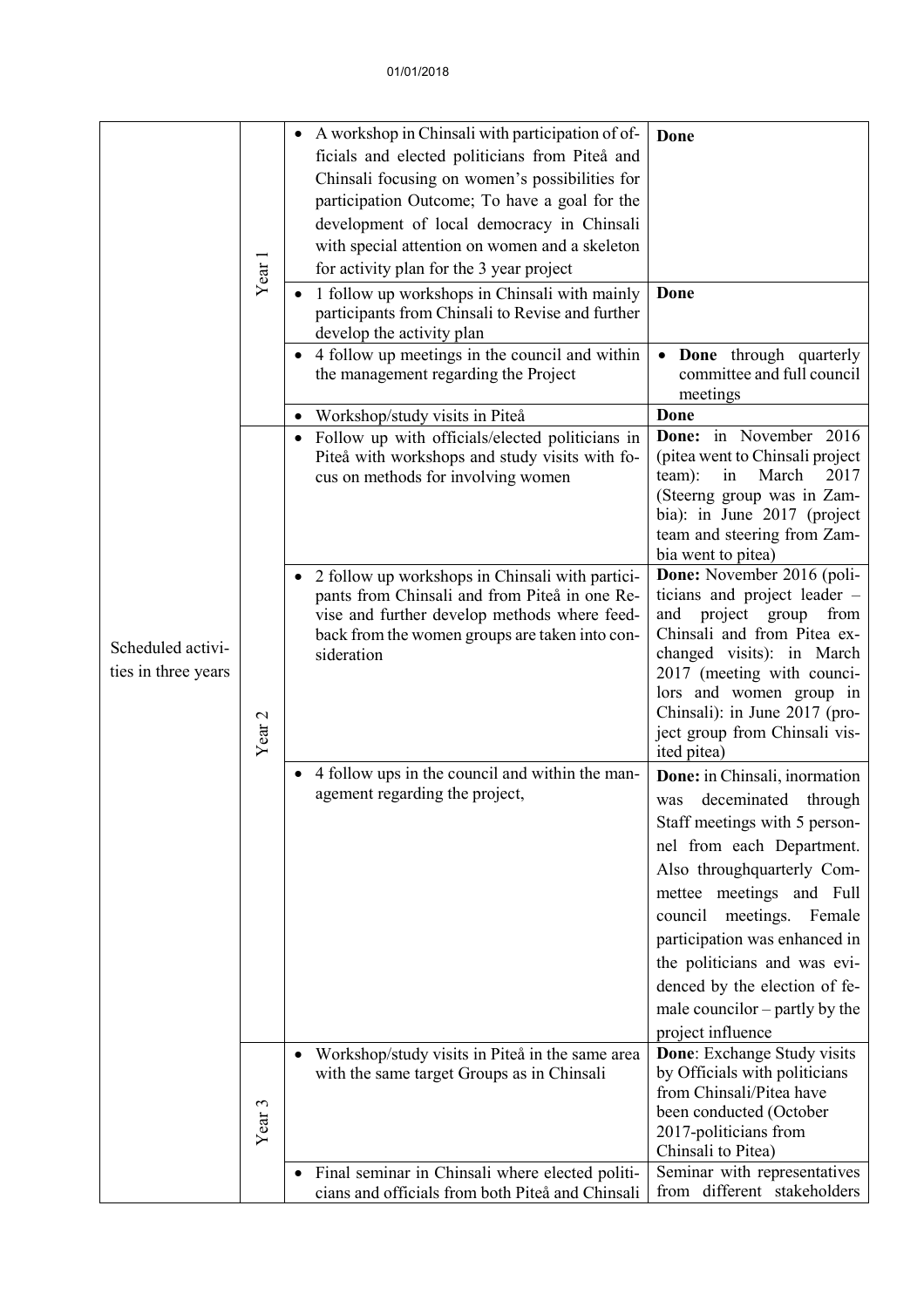|                          |                   | participate, but also women involved in the pro-<br>ject. The activity plan and methods should be<br>presented and revised and after feedback ap-<br>proved by the counsellors | and devolved government de-<br>partments was held in June<br>2018. The activity plan and<br>methods were presented and<br>revised and also feedback ap-<br>proved by the counsellors in<br><b>June 2018</b>                                                                                                                                                                                    |
|--------------------------|-------------------|--------------------------------------------------------------------------------------------------------------------------------------------------------------------------------|------------------------------------------------------------------------------------------------------------------------------------------------------------------------------------------------------------------------------------------------------------------------------------------------------------------------------------------------------------------------------------------------|
|                          |                   | • 4 follow ups in the council and within the man-<br>agement regarding the project                                                                                             | 2 quarterly follow ups in the<br>council and within the man-<br>agement regarding the pro-<br>ject. This was because the<br>project came to an end in<br>june (after 2 quarters)                                                                                                                                                                                                               |
| <b>OBJECTIVE 2</b>       |                   | THE MUNICIPALITY RUNS AT LEAST ONE<br><b>LOCAL PROJECT FOR WOMEN WHICH</b><br><b>CONTRIBUTES TO DEVELOP RELEVANT</b><br><b>METHODS FOR FEMALE PARTICIPATION</b>                | <b>ACCOMPLISHMENTS</b>                                                                                                                                                                                                                                                                                                                                                                         |
| Achieved activi-<br>ties | Year <sub>1</sub> | • Officials from the Municipality organize meet-<br>ings with women groups                                                                                                     | Done: This was intended to<br>strategise and come up with<br>an organised group to run the<br>local projects                                                                                                                                                                                                                                                                                   |
|                          |                   | Training of 40 women focusing on women's<br>participation                                                                                                                      | <b>Done:</b> The activity was aimed<br>at ensuring women were<br>trained and had their capaci-<br>ties built in Entrepreneurship<br>and waste management                                                                                                                                                                                                                                       |
|                          |                   | • Develop plans for hands-on activities to build<br>on women's participation                                                                                                   | Done: Currently working in<br>line with government policy<br>on Gender balance                                                                                                                                                                                                                                                                                                                 |
|                          | Year <sub>2</sub> | The Municipality gives women a follow up<br>training where adequate training is given due to<br>the needs                                                                      | Done: in January 2017:<br>(training in Governance and<br>leadership (4 days)) and in<br>March 2017 certificates were<br>awarded to the women                                                                                                                                                                                                                                                   |
|                          |                   | Organize women who want to function as feed-<br>back for the plans developed by the Municipal-<br>ity                                                                          | Done:<br>Chairpersons of the women<br>clubs are female who who are<br>put as focal point persons for<br>feedback and submit ver-<br>bal/written communications.<br>To date, the exixstence of<br>more than 300 women clubs<br>been<br>made<br>formal<br>has<br>registration<br>through<br>in<br>Chinsali. Most of the feed-<br>back is obtained through<br>monthly meetings with the<br>group. |
|                          |                   | • The Municipality meet the women groups at<br>least once a month                                                                                                              | Done: ongoing activity of<br>meeting the women's group<br>more than once in a month<br>(for<br>waste<br>management<br>group), therby providing the                                                                                                                                                                                                                                             |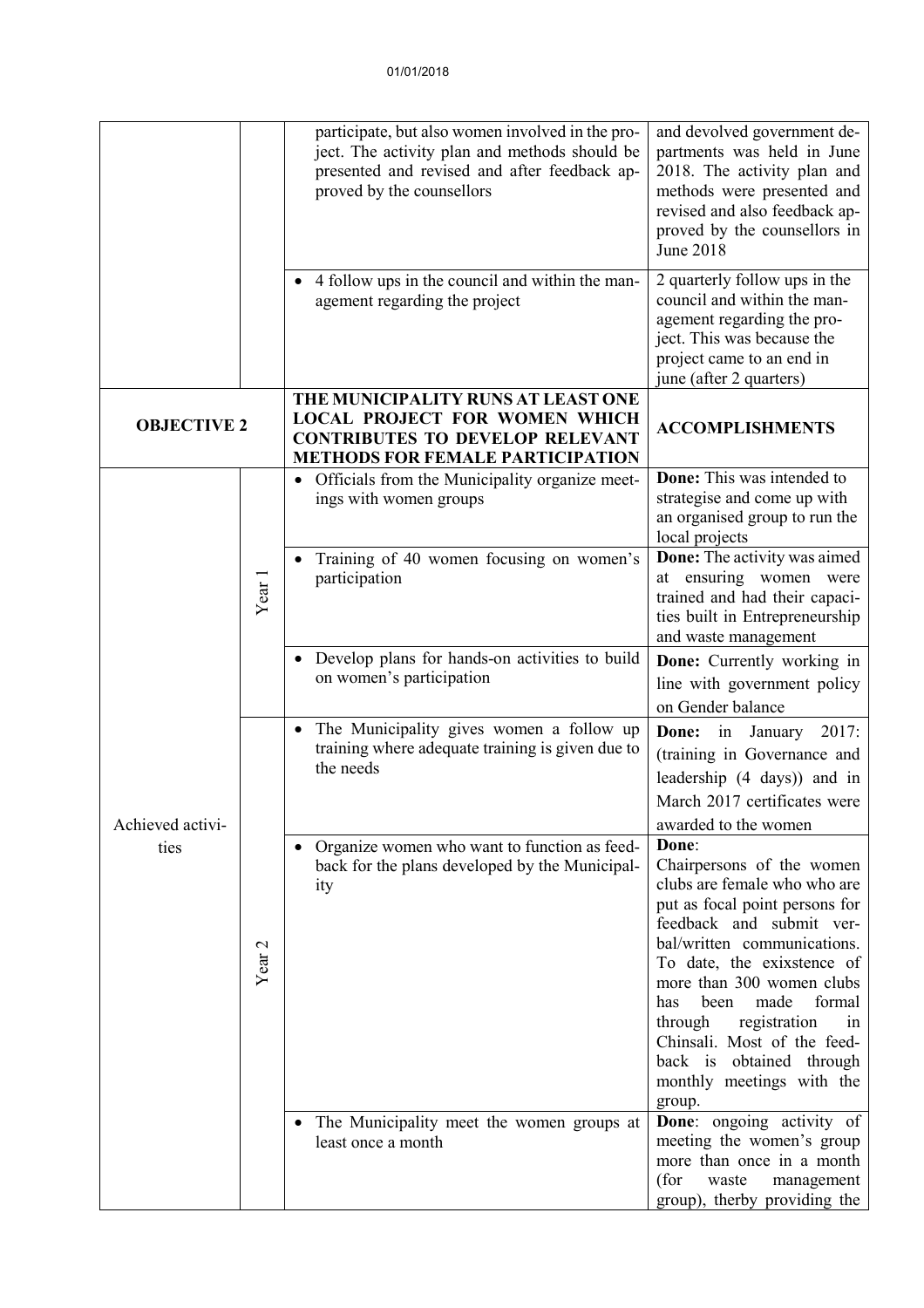|                          |                   |                                                                                                                                                   | desired guidance and leader-<br>ship coaching to the members                                                                                                                                                                                                                                                                                |
|--------------------------|-------------------|---------------------------------------------------------------------------------------------------------------------------------------------------|---------------------------------------------------------------------------------------------------------------------------------------------------------------------------------------------------------------------------------------------------------------------------------------------------------------------------------------------|
|                          |                   | Two of the women from the projects join the<br>group going to Piteå                                                                               | Not done and was reered to<br>year 3: The women's struc-<br>ture was not stable at that<br>time. It was deemed prudent<br>to ensure a new structure is in<br>place that is promising to<br>steer the team.                                                                                                                                  |
|                          |                   | A seminar for the women is arranged in<br>Chinsali based on sharing of experiences                                                                | Done: in August 2017 and<br>followed by an exchange visit<br>to Kabwe town with the waste<br>management executive mem-<br>bers                                                                                                                                                                                                              |
|                          |                   | Two of the women from the project join the<br>$\bullet$<br>group to pitea                                                                         | Done: In December 2017 two<br>members joined the project<br>team from Chinsali to Pitea.                                                                                                                                                                                                                                                    |
|                          | Year <sub>3</sub> | Preparation for scaling up                                                                                                                        | Done (but ongoing): Param-<br>eters for scaling up were<br>agreed by primarily identify-<br>ing best ways of Ventur-<br>ing/Going into other income<br>generating areas for the<br>women group. Lessons learnt<br>from the exchange visit con-<br>ducted in Kabwe in August<br>2017, that include "Repack-<br>aging of waste for recycling" |
|                          |                   | Training in relevant areas to increase the capac-<br>ity among the women                                                                          | Done (but ongoing): Net-<br>working with other<br>$cit-$<br>ies/towns in the same areas.<br>(Exchange visit was under-<br>taken to Kabwe)                                                                                                                                                                                                   |
|                          |                   | • An exhibition related to women's participation                                                                                                  | <b>Done:</b> Exhibited at the Inter-<br>national Women's Day com-<br>memorations in 2017 and<br>2018.                                                                                                                                                                                                                                       |
| <b>OBJECTIVE 3.</b>      |                   | There Is A Functioning System For Citizens<br><b>To Express Their Views And For The Munic-</b><br>ipality To Take Care Of Them                    | <b>ACCOMPLISHMENTS</b>                                                                                                                                                                                                                                                                                                                      |
| Achieved activi-<br>ties | Year <sub>1</sub> | In December the Municipality publishes a<br>٠<br>"magazine" to show their finances, how they<br>are used and how they want to use it              | Done (but ongoing): In<br>December 2016, the Mu-<br>nicipality published a bro-<br>chure in both the English<br>and Vernacular (Bemba)<br>to show their finances,<br>how they are used and<br>how they want to use it<br>and were distributed.                                                                                              |
|                          |                   | A seminar for officials/elected politicians shar-<br>ing experiences from Piteå and Start a discus-<br>sion on how it could look like in Chinsali | Done: Experiences from pitea<br>were shared by the delegates<br>and further started a discus-<br>sion on how the outcome                                                                                                                                                                                                                    |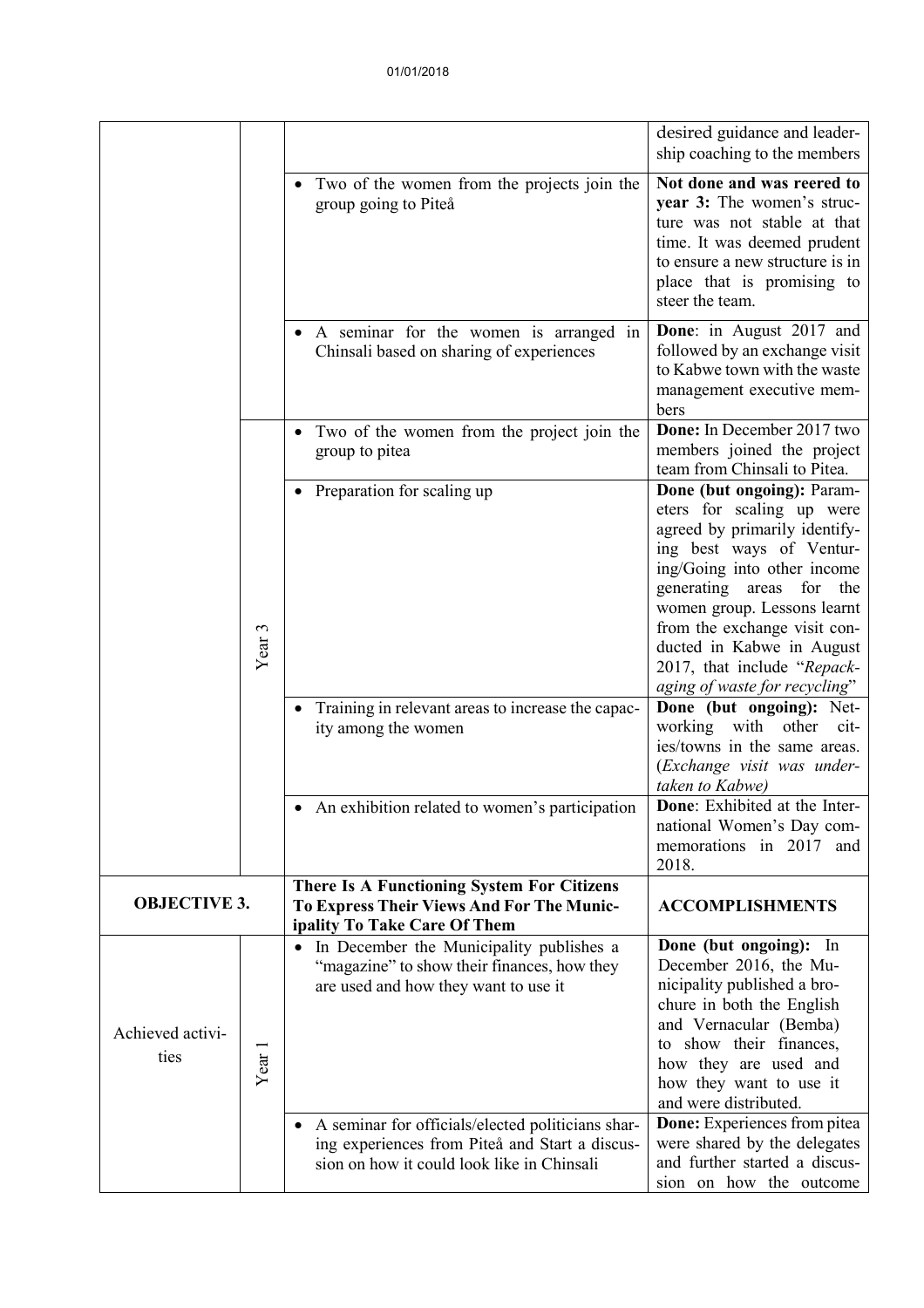|                   |                                                                                                                                                                                           | could look like in Chinsali<br>and the possibilities                                                                                                                                                                                                                                                                                                                  |
|-------------------|-------------------------------------------------------------------------------------------------------------------------------------------------------------------------------------------|-----------------------------------------------------------------------------------------------------------------------------------------------------------------------------------------------------------------------------------------------------------------------------------------------------------------------------------------------------------------------|
|                   | June and December the Municipality publishes<br>$\bullet$<br>a "magazine" to show their finances, how they<br>are used and how they want to use it                                        | Done: in June and December<br>2016 and in July 2017 in Eng-<br>lish and Bemba and conse-<br>quaently feedback is coming<br>from the citizens                                                                                                                                                                                                                          |
| Year <sub>2</sub> | An outline for a Chinsali system and develop a<br>$\bullet$<br>pilot period where the women groups are in-<br>volved. Adjustments of the system due to the<br>outcome of the test period. | Done: A feedback system in<br>Chinsali was piloted and then<br>adjusted to realistic<br>and<br>workeable methods. This was<br>aimed at system in place for<br>handling the opinions from<br>the citizens. Hence the birth<br>of a complaints register where<br>feedback is recorded, and not<br>all indicate their identiy as<br>some prefer toremain anony-<br>mous. |
|                   | The Municipality has a system in place for han-<br>$\bullet$<br>dling the opinions from the citizens                                                                                      | <b>Done:</b> At the moment, there is<br>a complaints register where<br>the citizens present their<br>views. Additionally a sugges-<br>tion box has been installed at<br>the council offices thereby<br>providing a platform for citi-<br>zens to freely present their<br>views/feedback                                                                               |
| Year <sub>3</sub> | The Municipality will through the elected coun-<br>$\bullet$<br>cilors promote the system in their wards                                                                                  | The municipality has formed<br>4 ward development commit-<br>tees (WDC) in which area<br>councilors are members and<br>are mandated to submit mo-<br>tions to the council meet-<br>ings                                                                                                                                                                               |
|                   | The system is running                                                                                                                                                                     |                                                                                                                                                                                                                                                                                                                                                                       |

#### **10. Risks and changes to circumstances**

a) Describe the internal and external factors that have influenced the project's objectives. How were these managed?

Carrying out of the municipal partnership project has yielded massive tangible benefits, particularly in Chinsali. However, the success in the execution was not without challenges rom both internal and external parameters that included the following:

#### **a) External factors/risks that affected the effectiveness of the project.**

• High staff turnover: since the commencement of the partnership, the programme has seen a significant number of officials in the Municipality transferred to any other districts/cities therby disturbing the momentum in the implementation of the project.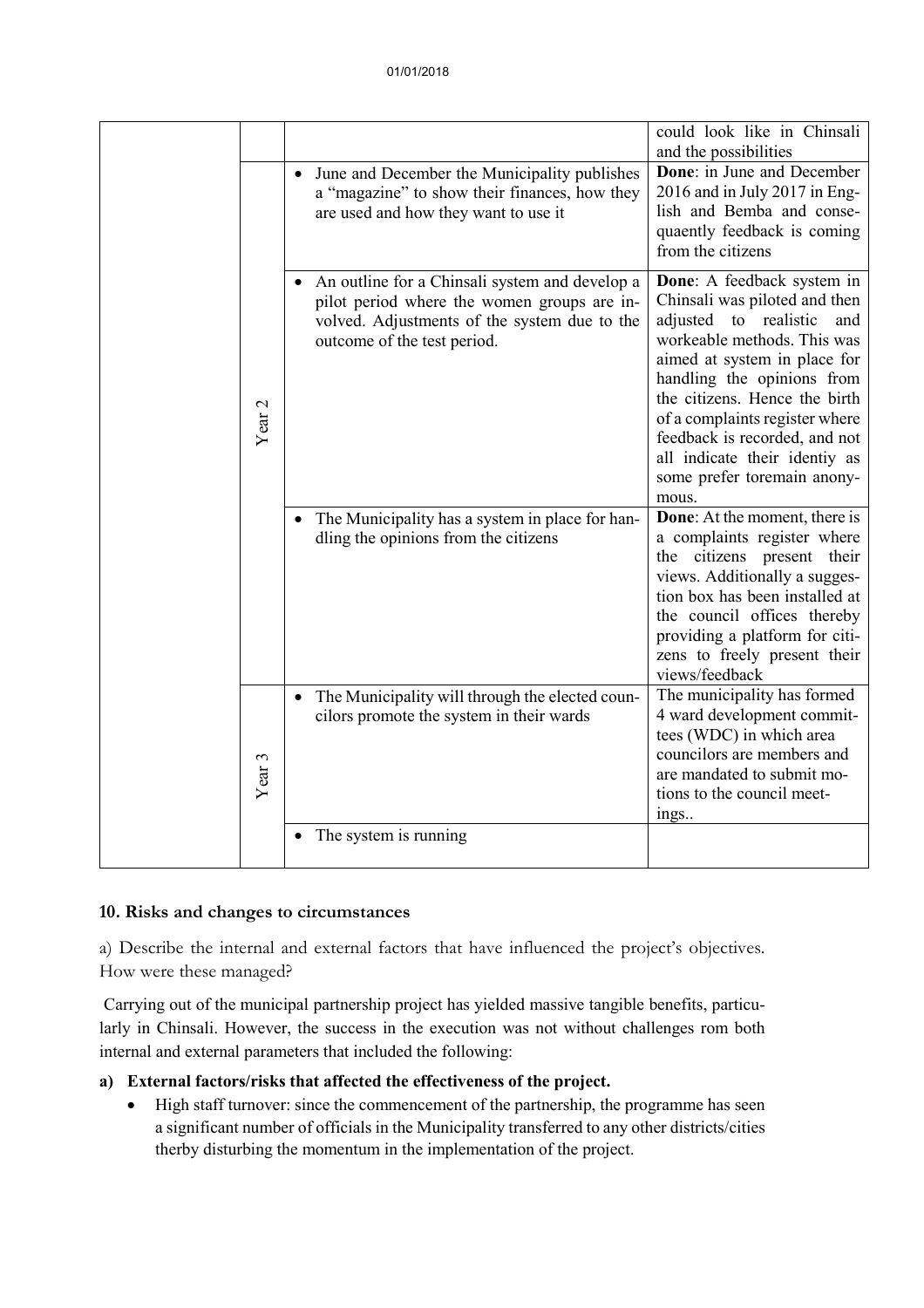- Change of Ward councilors at the municipality: during the General elections held 2016 in Zambia, the district received the majority of newly elected councellors who had meagre information on the project
- Only 4 out of 15 of the sub-district level structures (Ward Development Committees) in chinsali have been created, thereby creating a gap in ensuring that information trickles down to people at local level.
- There was an initial discintegration in the womens' group (waste management) as other members were not fully participating in the group. The group members desired to see immediate tangible results and benefits from the project.

#### **b) Risk management Strategies**

To abate the mentioned risks, the followimg measures were implored;

- A core project team was appointed that ensured continuity in instances of staff returns (when officials were tranered)
- There was continueous engagement with the new officers to ensure maximum understanding of the project.
- Orientation of new ward councillors to ensure that women empowerment activities trickle down to the local communities in anticipation or the creation of the sub-district structures (Ward Development Committees)
- Replacement of defaulters in the works of women group (waste management group)
- Involvement of traditional leadership (e.g Chief Nkula) has been pivotal in information descemination and scaleup. Also Village Headmen were involved during the project life
- Involvement of the devolved government departments and other stakeholders such as mifnistry o agriculture, ministry of gender and ministry of community during the project lie was of great importance.
- Continuously strong support from the Ministry of Local Government by granting the teams permission to travel abroad.

b) Has there been any negative effects on the direct or indirect target group? How have these been managed?

No. We haven't seen any negative effects.

**11. Dissemination of results** - describe how the result has been spread within the organisations, or if applicable, to other organisations such as neighbouring municipalities or municipal associations in the partners' countries.

In Chinsali, the results are spread within the organisation in different groups – to the officials and to the elected officials/councillors. To the final seminar in June 2018, different groups were invited as officials from regional authorities, woman groups, and representatives from the Copperbelt University, the local media, devolved government departments, traditional leaders and the general public. There was also video recording rom the project evaluation process that was made to show. Also roll-ups and information signs were produced that can be used at different public occasions.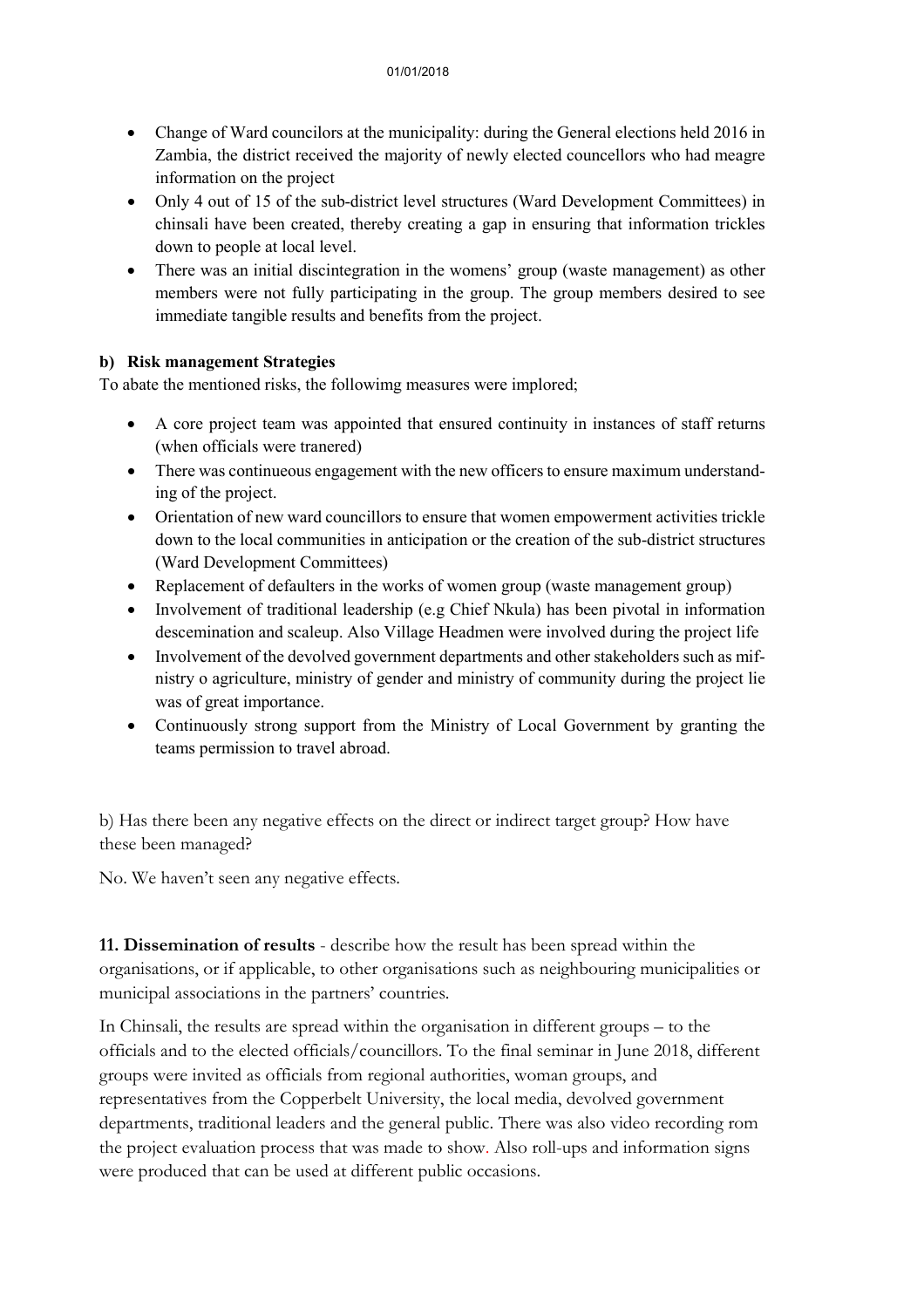In Piteå we have also had a "Coffee meeting" in the City hall where all officials were invited. Around 50 persons attended, this was made during a project group meeting in Piteå so the project group from Chinsali attended and held information. To that event, we produced an information brochure in Swedish and in English and it is used at different occasions in both Piteå and Chinsali.

In Piteå, we also publish the reports from out visits and the results that we document on our website. They are also reported to the Chief executive committee.

**12. Mutuality –** describe to what extent the project has been meaningful and of use to the partners in both countries. How has mutuality been taken into account in the planning phase and in carrying out the project? What experiences have the partners had and what learnings have they derived from the project? Remember that it is possible that the partners have gained from the project in different ways.

In the project group and in the steering group in Piteå there has been an issue during the project period to see "what's in it for us?" As we have seen it, we have contributed to the development of values and to lift the question and the reality that democracy is fragile and always to be conquered. And, this is also ongoing in Piteå. It has been interesting to see that city planning can be done in very different ways. That change in attitudes and methods can be done rapidly. Today we have a high degree of mutuality of respect for each other's expertise but in Piteå, this is not spread public. As we still have a low percentage of persons from countries outside of Europe this is an area that we need to focus on, to appreciate the cultural differences and to see all the similarities in the challenges that we are facing.

As we see it, the citizens of Chinsali are facing many tuff challenges in their everyday life, poverty, and lack in welfare and so on – still we meet persons that always are near to a big laugh that sings a song in work that meet us with respect and curiosity and that rules their lives. A positive attitude and a never-ending development.

So in the long run this contributes to our ongoing work in Piteå with developing democracy through continue the work for citizens dialog and involvement, openness and transparency. In Piteå, we have a developed strategy for human rigths and we do want to appoint Piteå as a Human Rigths City in 2020. So, we want to learn more.

**13. Economic report -** In relation to the budget as granted and the activities as carried out - report both the budget as granted and the actual outcome of the various items, respectively. Use the budget you have been granted, and fill in the outcome in the allotted template.

Verifications are not to be sent to ICLD, but are to be available in the Swedish organisation's accounts for any later audit. **Costs are to be reported using the ICLD template provided and signed by the head of finance or equivalent.**

- o The costs must be reported exclusive of VAT.
- o Costs of salaries and wages must be reported in the following way: Hourly rate=monthly salary/165+ PO-supplement (national insurance contributions). Use the designated ICLD form template for reporting of costs of salaries and wages.